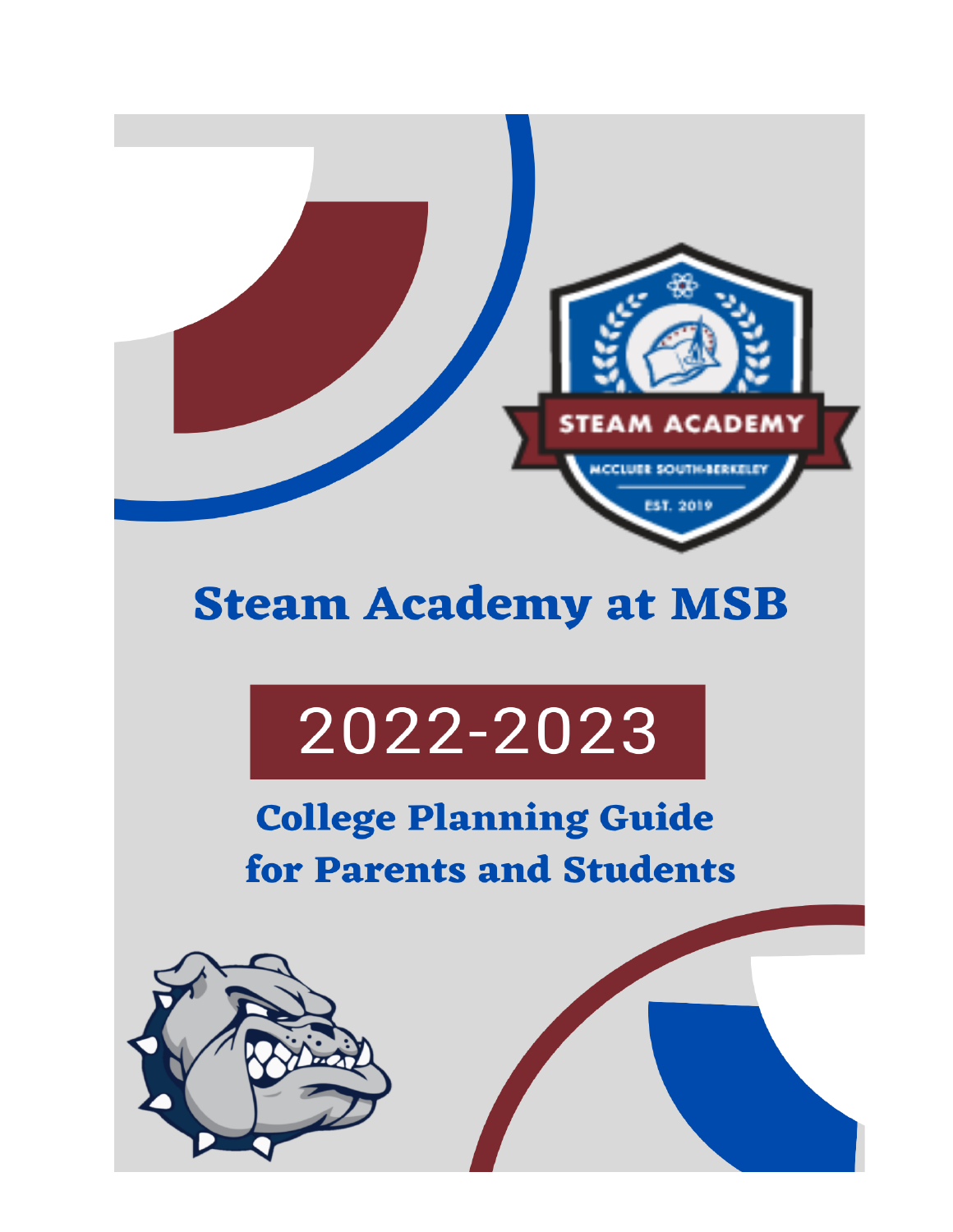### TABLE OF CONTENTS

[INTRODUCTION](#page-2-0)

**Contract Contract** 

JUNIOR YEAR COLLEGE [PLANNING](#page-3-0) TIMELINE (BY SEASON)

SENIOR YEAR COLLEGE [PLANNING](#page-4-0) TIMELINE (BY MONTH)

[STANDARDIZED](#page-5-0) TESTING

AN OVERVIEW OF THE COLLEGE PROCESS

THE [COLLEGE](#page-9-0) SEARCH

WHAT [DETERMINES](#page-11-0) COLLEGE ADMISSION?

COLLEGE [APPLICATION](#page-13-0) TYPES

HOW TO COMPLETE YOUR COLLEGE [APPLICATION](#page-14-0)

THE COALITION, COMMON, AND UNIVERSAL COLLEGE [APPLICATIONS](#page-16-0)

REQUESTING LETTERS OF [RECOMMENDATION](#page-17-0)

WRITING YOUR PERSONAL [STATEMENT](#page-19-0) (ESSAY)

COLLEGE [APPLICATION](#page-20-0) DECISION LETTERS (ACCEPTED, WAITLISTED, DEFERRED, [REJECTED\)](#page-20-0)

APPLYING FOR [FINANCIAL](#page-22-0) AID

SEARCHING AND APPLYING FOR [SCHOLARSHIPS](#page-25-0)

[CHOOSING](#page-27-0) A COLLEGE WITH RESOURCE AND LEARNING SERVICES

STUDENT [ATHLETES](#page-28-0)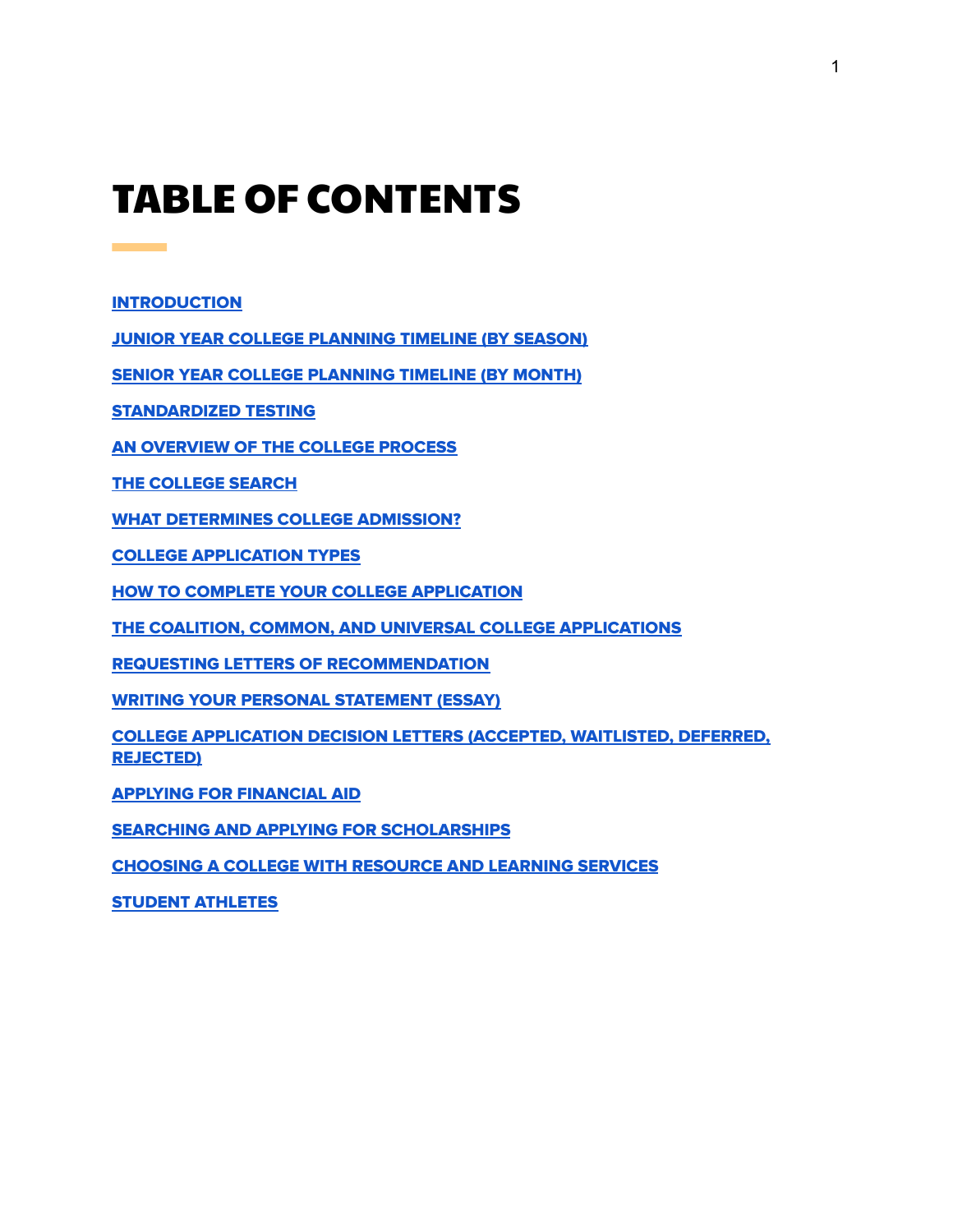### <span id="page-2-0"></span>INTRODUCTION

Hello! My name is Rayna Blackshear and I will be serving as your school counselor. Ms. Dennis will serve as your College Adviser for the 2022-2023 Academic School year. Mrs. Douthit will serve as your College & Career adviser. It is our pleasure to support and walk alongside you and your family as you navigate the college search, application and decision process. Whether this is your 1st or 4th child going to college - each process is unique for each student. It is my hope that we can assist you by getting to know your student as an individual so that we can, as a team, help them feel comfortable and confident as they transition out of high school into college.

As a strong believer of higher education, we truly feel that each and every student can benefit from continuing their education after graduating high school. Colleges and universities come in many shapes, sizes, locations and methods. Expanding knowledge, building independendence, strengthening accountability and forming relationships are all benefits attributed to pursuing higher education.

Please use this guide as a resource throughout the process. You will receive ongoing communication regarding upcoming college workshops, testing information and virtual college admissions representative visits.

We are looking forward to working with you and thank you for allowing us to be a support and advisor for you and your family.

Please feel free to contact us at any time if you have any questions.

Thank You,

Rayna Blackshear, School Counselor at STEAM Academy at McCluer South-Berkeley (314)669-1229 **I** [Rblackshear@fergflor.org](mailto:Rblackshear@fergflor.org)

Dream Dennis, MCAC College Adviser (314)595-3905 | [Ddennis@fergflor.org](mailto:Ddennis@fergflor.org)

Kerrah Douthit, College & Career Adviser (314)506-9860 | Kdouthit@fergflor.org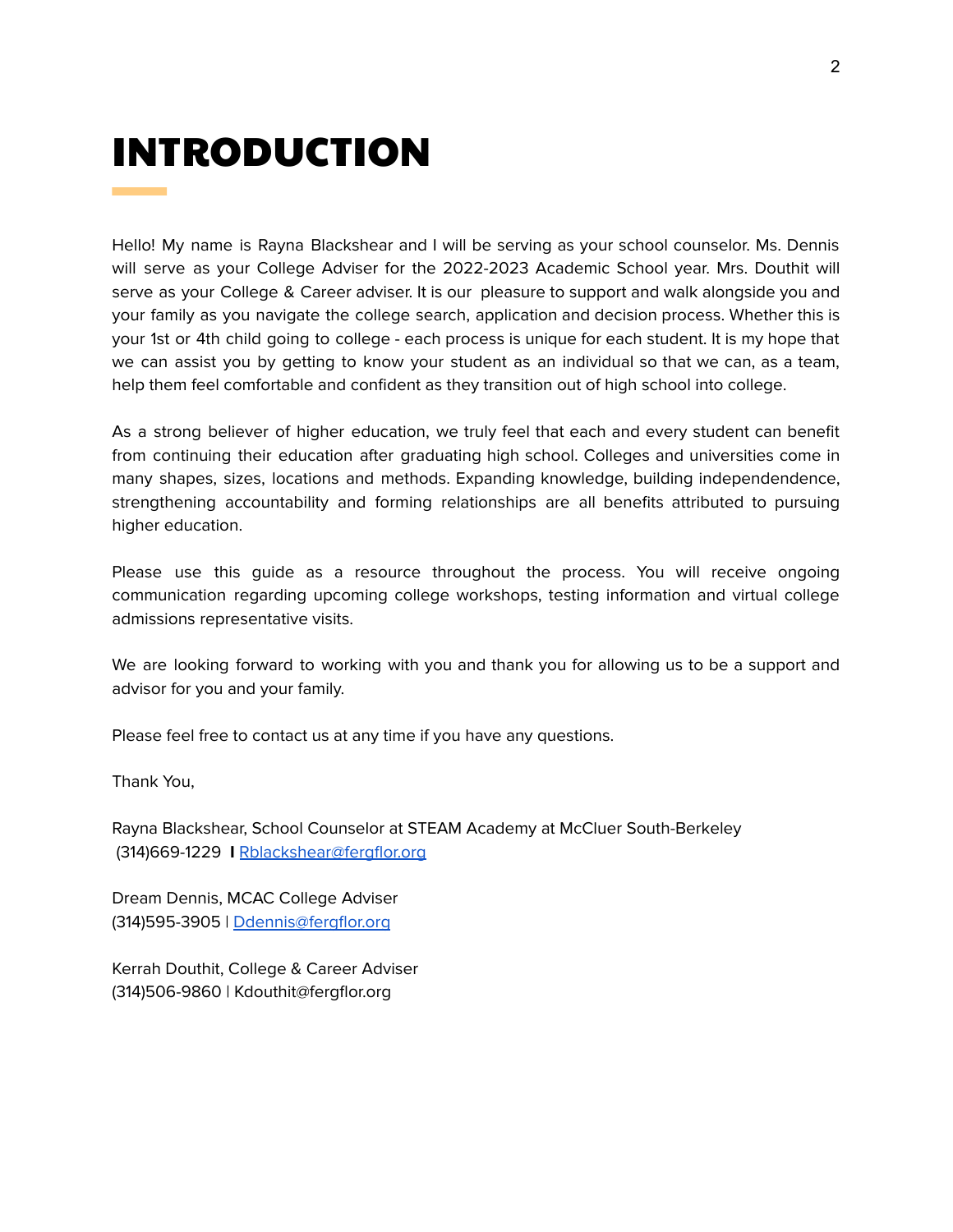## <span id="page-3-0"></span>JUNIOR YEAR COLLEGE PLANNING TIMELINE (BY SEASON)

| <b>FALL (AUGUST - NOVEMBER)</b>                                                                                                                                                                                                                                                                                                                                                                                                                               | <b>WINTER (DECEMBER - FEBRUARY)</b>                                                                                                                                                                                                                                                                                       |
|---------------------------------------------------------------------------------------------------------------------------------------------------------------------------------------------------------------------------------------------------------------------------------------------------------------------------------------------------------------------------------------------------------------------------------------------------------------|---------------------------------------------------------------------------------------------------------------------------------------------------------------------------------------------------------------------------------------------------------------------------------------------------------------------------|
| Meet with your Academic Counselor<br>(Ms. Blackshear or Ms. Dennis) to<br>review your Junior year courses and<br>check your GPA.<br>Set goals for the year regarding<br>intentional ways to improve your<br>grades.<br>Plan to take the PSAT/NMSQT in<br>October.<br>Begin having a discussion with your<br>parents about financial aid for college<br>Start reviewing colleges using SCOIR<br>and begin speaking with college<br>admissions representatives. | Organize your testing schedule.<br>Juniors are encouraged to begin<br>taking the ACT and/or SAT during the<br>winter or spring of their Junior year.<br>Start visiting local colleges.<br>Take part in extracurricular activities.<br>Colleges like well-rounded students<br>who participate in more than just<br>school. |
| <b>SPRING (MARCH - MAY)</b>                                                                                                                                                                                                                                                                                                                                                                                                                                   | <b>SUMMER (JUNE-JULY)</b>                                                                                                                                                                                                                                                                                                 |
| Begin taking the ACT and/or SAT.<br>Contact your Academic Counselor for<br>help registering for either of these<br>exams.<br>Begin planning your Senior year class<br>schedule.<br>Begin exploring college scholarship<br>opportunities.<br>Begin speaking with teaching<br>regarding writing letters of                                                                                                                                                      | Visit the colleges that you are<br>seriously considering.<br>Begin working on your college<br>applications. Access applications<br>online and review what they entail.                                                                                                                                                    |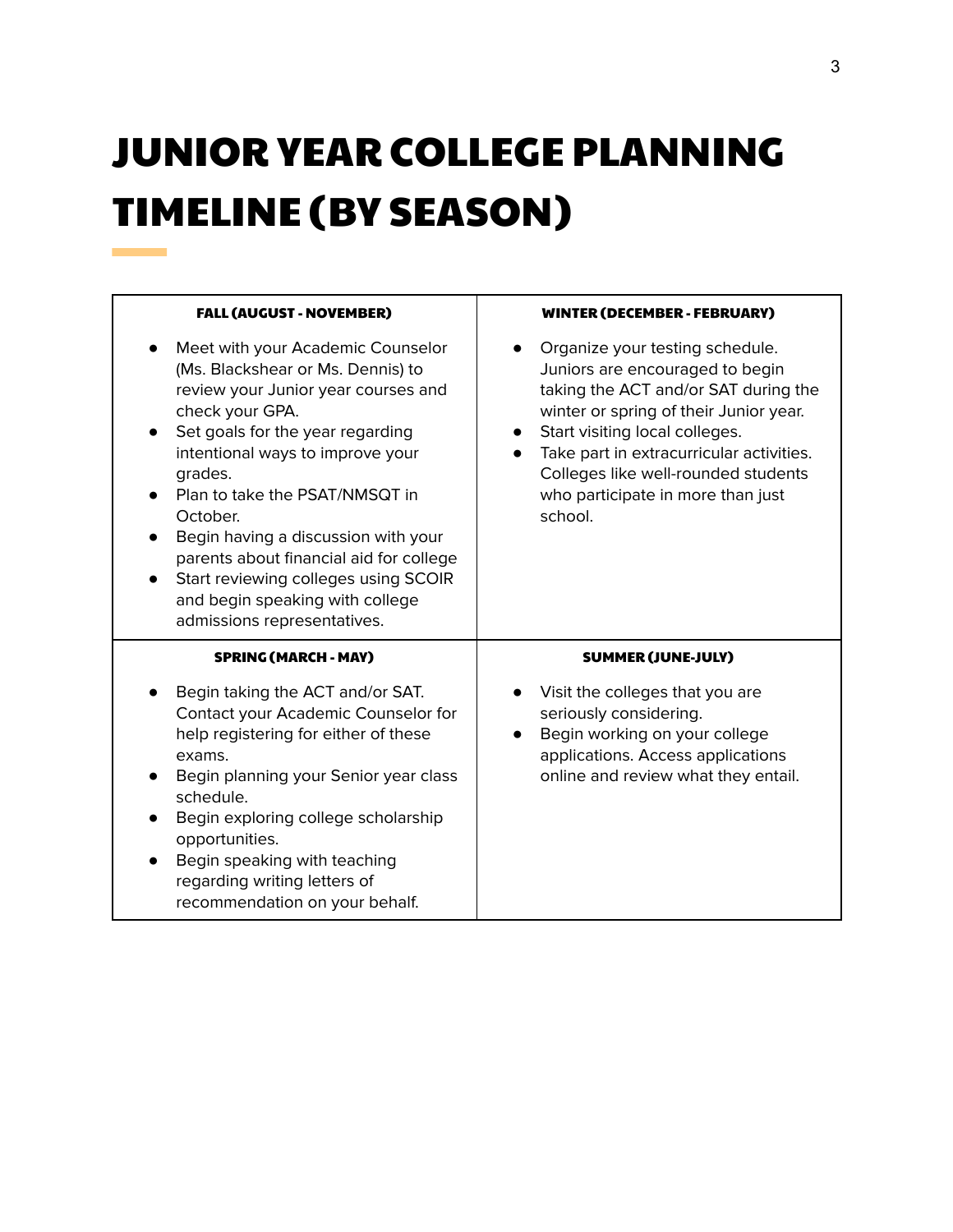## SENIOR YEAR COLLEGE PLANNING TIMELINE (BY MONTH)

<span id="page-4-0"></span> $\mathcal{L}^{\text{max}}_{\text{max}}$ 

| <b>SUMMER BEFORE SENIOR YEAR</b>                                                                                                                                                                                                                                                          | <b>SEPTEMBER</b>                                                                                                                                                                                                                                                                                                                                                                                                                      | <b>OCTOBER</b>                                                                                                                                                                                                                             |
|-------------------------------------------------------------------------------------------------------------------------------------------------------------------------------------------------------------------------------------------------------------------------------------------|---------------------------------------------------------------------------------------------------------------------------------------------------------------------------------------------------------------------------------------------------------------------------------------------------------------------------------------------------------------------------------------------------------------------------------------|--------------------------------------------------------------------------------------------------------------------------------------------------------------------------------------------------------------------------------------------|
| Start your college list and narrow<br>your choices down to 10-12 schools.<br>Prepare to register for and take the<br>first ACT and/or SAT of the school<br>year.<br>Attend college campus visits.                                                                                         | Meet with your Academic and<br>College Counselor (Ms. Blacksher or<br>Ms. Dennis) about your Senior year<br>classes, college list and possible<br>college major.<br>Contact teachers about writing<br>letters of recommendation<br>Begin formulating your college<br>essay.<br>Register for the next ACT and/or SAT<br>exam if necessary. This is usually the<br>last exam score that colleges will<br>see before you begin applying. | Narrow your college list down to 3-5<br>schools.<br>Begin to complete and submit your<br>applications for submission. Pay<br>attention to the deadlines for each<br>application and scholarship.<br>Complete and submit the FAFSA<br>form. |
| <b>NOVEMBER</b>                                                                                                                                                                                                                                                                           | <b>DECEMBER &amp; JANUARY</b>                                                                                                                                                                                                                                                                                                                                                                                                         | <b>FEBRUARY &amp; MARCH</b>                                                                                                                                                                                                                |
| Continue completing applications.<br>Update your Academic & College<br>Counselor about the outcome of<br>each application that has been<br>submitted (ie - Accepted, Deferred,<br>Waitlisted or Denied).<br>Submit any college acceptance and<br>scholarship awards you have<br>received. | Submit your college applications.<br>Confirm that your transcripts and<br>letters of recommendation were<br>sent. Request that your ACT and SAT<br>test scores be sent directly from the<br>testing agencies.<br>If you applied early decision or early<br>action, you will begin to receive<br>decision letters in December.                                                                                                         | Most colleges will send a<br>confirmation that your application<br>has been received.<br>Review your FAFSA and financial aid<br>award letters.<br>Admission decision letters may start<br>arriving as early as February or<br>March.       |
| <b>APRIL</b>                                                                                                                                                                                                                                                                              | <b>MAY &amp; JUNE</b>                                                                                                                                                                                                                                                                                                                                                                                                                 | <b>SUMMER BEFORE COLLEGE</b>                                                                                                                                                                                                               |
| Review your college acceptance<br>letters and financial aid packages<br>and make your final decision by<br>May 1st.<br>Notify the other schools that have<br>accepted you as soon as possible to<br>let them know that you will not be<br>enrolling.                                      | <b>May 1st - National College Decision</b><br>Day<br>Prepare to take final exams and AP<br>exams.<br><b>GRADUATION!</b><br>Look for information regarding<br>sending your final transcript to the<br>college you have enrolled in.                                                                                                                                                                                                    | Apply for housing and meal plans.<br>Meet with your college academic<br>advisor and register for classes.<br>Purchase books and additional<br>materials.<br><b>CONGRATULATIONS!</b><br>YOU'RE GOING TO COLLEGE!                            |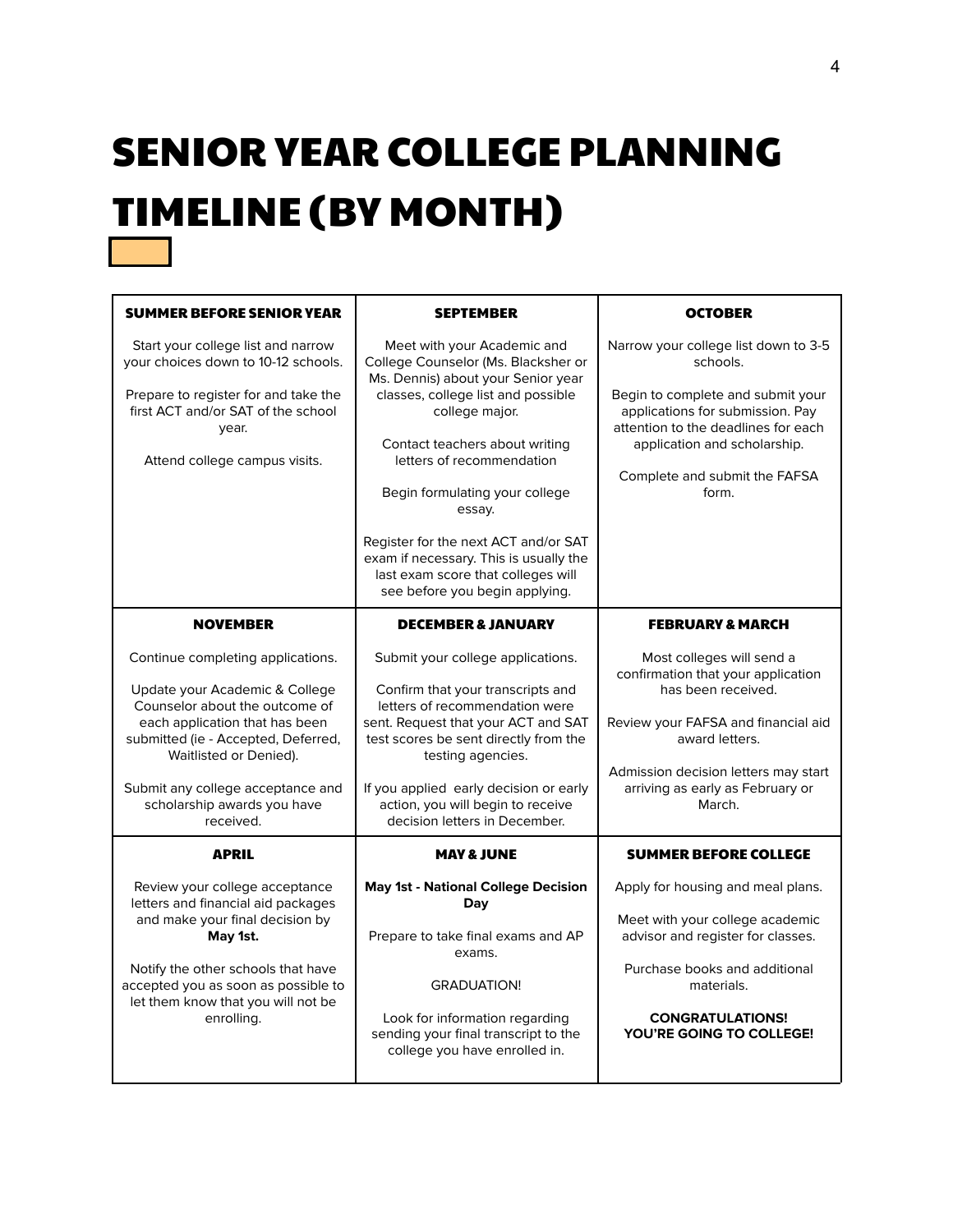### <span id="page-5-0"></span>STANDARDIZED TESTING

For many students, the first steps towards preparing for the college process is taking a number of standardized tests. Standardized tests give students, parents, and colleges an idea of a students' academic capabilities and an idea of how they would perform on college-level work.

### **PSAT**

The PSAT is not only great practice for the SAT, it is also used as the National Merit Scholarship Qualifying Test. All STEAM students will have the opportunity to take the PSAT in October of their Junior year. It is important to remember that the PSAT is not seen by colleges or used for admissions decisions.

Information will be forthcoming regarding registration instructions.

### **SAT**

The SAT is one of the oldest and best known college admissions tests. All schools will accept scores for admissions and to award scholarships. The SAT I Reasoning Test is a three-hour exam that tests reading, writing & language and math. There is an optional fifty-minute essay that some selective colleges require in order to use your SAT scores for admission. Each section (two total) is scored on a scale from 200-800.

Click [HERE](https://collegereadiness.collegeboard.org/sat) for more information and registration instructions.

Click [HERE](https://collegereadiness.collegeboard.org/sat/scores/sending-scores) for instructions on sending your scores to colleges.

### **ACT**

The ACT is accepted equally by colleges. It is a two-hour and fifty-five minute multiple-choice test that measures skills in English, mathematics, reading, and science reasoning and each section is scored from 1-36 The ACT has a reputation for being more direct (fewer trick questions) than the SAT. There is an additional forty-minute essay that some selective colleges require in order to use your ACT scores for admission.

Click [HERE](https://www.act.org/content/act/en/products-and-services/the-act.html) for more information and registration instructions.

Click **[HERE](https://www.act.org/content/act/en/products-and-services/the-act/scores/sending-your-scores.html)** for instructions on sending your scores to colleges.

### **SAT SUBJECT TESTS**

The SAT Subject Tests, formerly known as the SAT II, are subject-specific tests. These are one-hour multiple choice tests offered in 15 different subject areas such as Math, Chemistry, Latin, History, and Literature. Most schools requiring SAT subject exams require that you take two, however there are a select few of the most competitive schools that ask for three. It is always a good idea to check with the schools you're applying to and find out if they require SAT Subject Test Scores, and if so, if they require any particular tests. You may take up to three tests in one day, but not on the same day that you take the SAT Reasoning Test.

Click **[HERE](https://collegereadiness.collegeboard.org/sat-subject-tests)** for more information and registration instructions.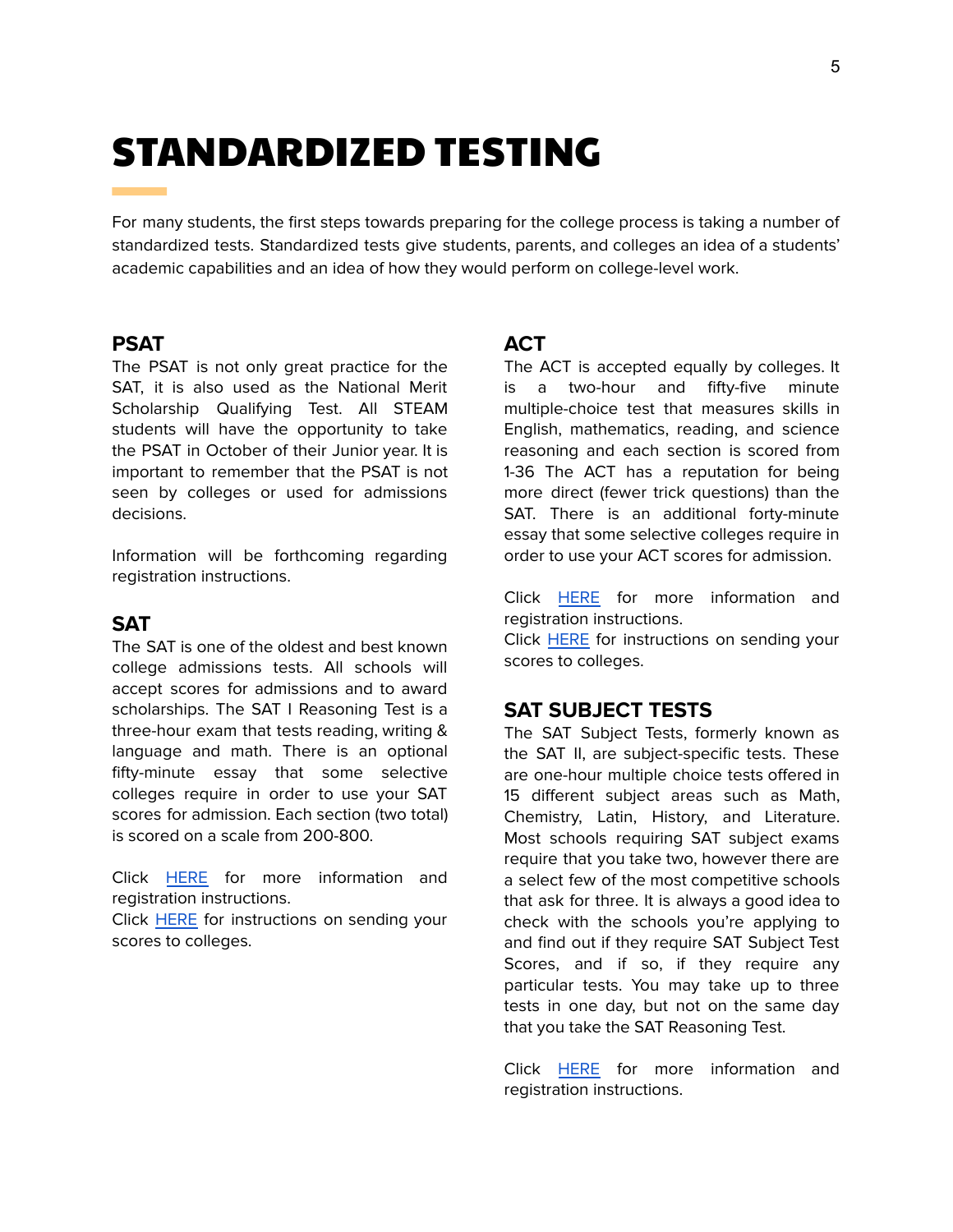Click [HERE](https://collegereadiness.collegeboard.org/sat-subject-tests/scores/sending-scores) for instructions on sending your scores to colleges.

### **AP/ADVANCED PLACEMENT**

AP exams are not involved in admissions decisions, but they can certainly help you once you get to college. STEAM Academy offers AP courses in a variety of subjects. If you take an AP course and receive a high enough score on the AP exam for that course, you can earn college credit while still attending high school. Additionally, some college admissions officers look for AP courses as a sign of a challenging high school curriculum. The more opportunities you take to academically challenge yourself, the more impressive it is to colleges and universities.

Click [HERE](https://apstudents.collegeboard.org/?affiliateId=ap%7Chome&bannerId=heroa%7Caps-hp) for more information.

Click **[HERE](https://apstudents.collegeboard.org/sending-scores)** for instructions on sending your scores to colleges.

### **TEST OF ENGLISH AS A FOREIGN LANGUAGE (TOEFL)**

The TOEFL is a test for non-native English speaking students. Most colleges will not require this unless you have been in the country for four years or less. In the US, students take the TOEFL exclusively by computer. There are four sections: listening, speaking, reading, and writing. The test is offered year-round at a number of test sites. If you do not speak English at home or if English is not your first language, the results of the TOEFL may help to explain a lower-than-expected score on the ACT or SAT.

Click [HERE](https://www.ets.org/toefl) for more information and registration instructions.

Click [HERE](https://www.ets.org/toefl/ibt/scores/send/) for instructions on how to send your scores to colleges.

### **SENDING SCORES TO COLLEGES**

Each testing agency has their own process for sending scores to colleges. Students areresponsible for accessing their scores and sending the scores to the colleges or universities of their choice. Students should visit the testing agency's website for instructions on how to send scores to colleges.

**\*IMPORTANT:** The District-Wide ACT exam offered during a students' Junior year during the school day cannot be accessed through the ACT website. If a student would like to have scores from that test date sent to a college, they should contact Ms. Blackshear to assist in sending those scores to colleges and universities.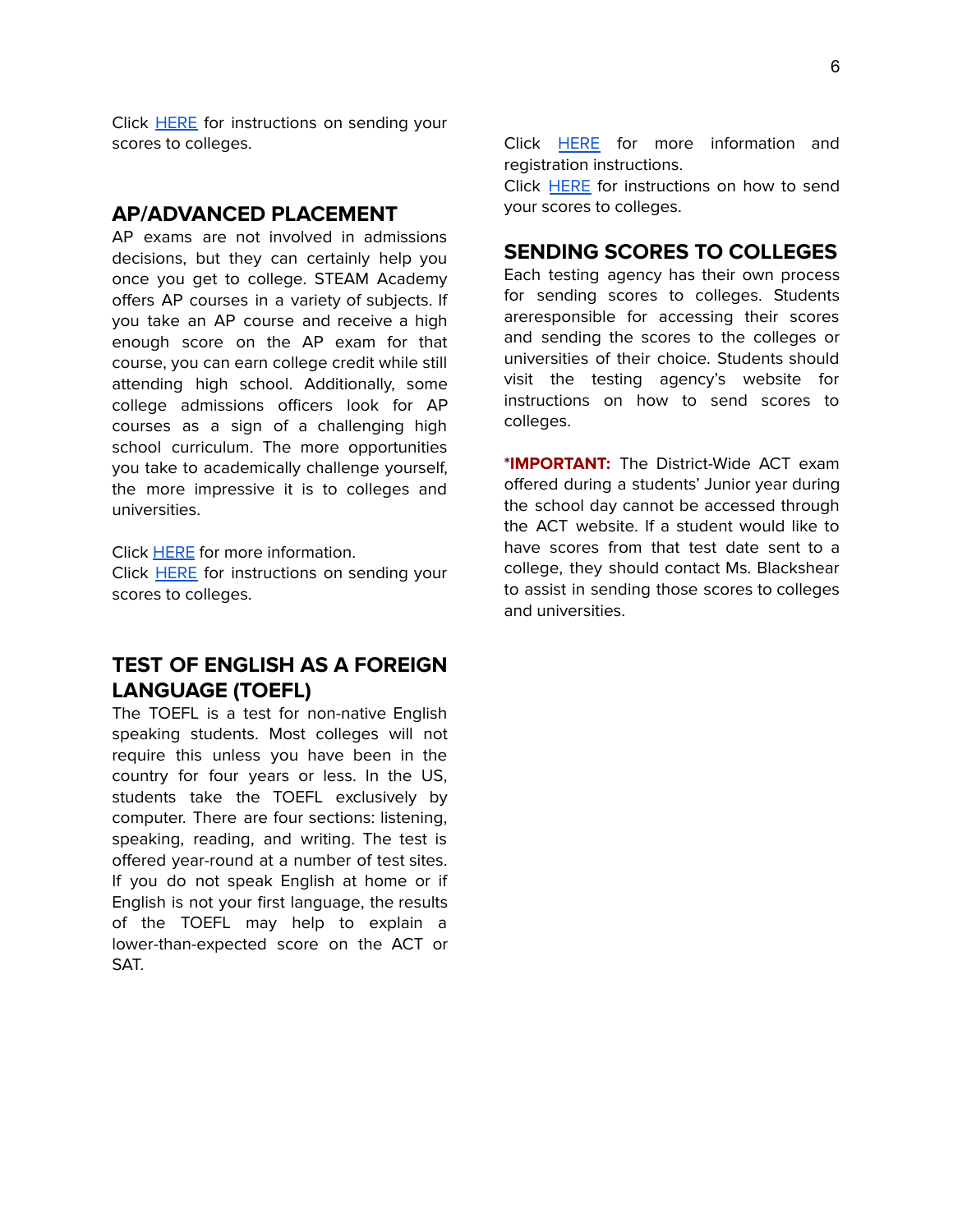## AN OVERVIEW OF THE COLLEGE PROCESS

For most students, the college search, admission and selection process will include the following steps:

### **1. Decide what factors and characteristics will influence your college choice:**

- a. Your specific needs
- b. Geographic location
- c. Size
- d. Co-educational
- e. Cost
- f. Programs of study
- g. Resources
- h. Level of difficulty/selectivity
- i. Environment

### **2. Research colleges that have the characteristics you desire by using various resources:**

- a. SCOIR
- b. STEAM Counseling staff
- c. College Websites
- d. College Admissions Representatives

### **3. Make a list of schools that interest you and do research on each individual school**

- Compare and contrast the information that you receive.
- Visit campuses, meet with representatives, explore websites, talk with current students.
- Meet with college admissions representatives when they visit STEAM and make sure to get their contact information.
- From your list, choose approximately 8-10 schools
	- 2 likely schools your high school record exceeds admissions requirements and the school accepts 70% or more of applicants.
	- 2-4 target schools admissions requirements match your high school record and the school accepts about 50% of applicants.
	- $\circ$  2 reach schools admissions requirements may be higher than your individual high school record or the school accepts less than 40% of applicants.
- Continue to use SCOIR to keep track of your list and communicate your decision to your Academic and College Counselor.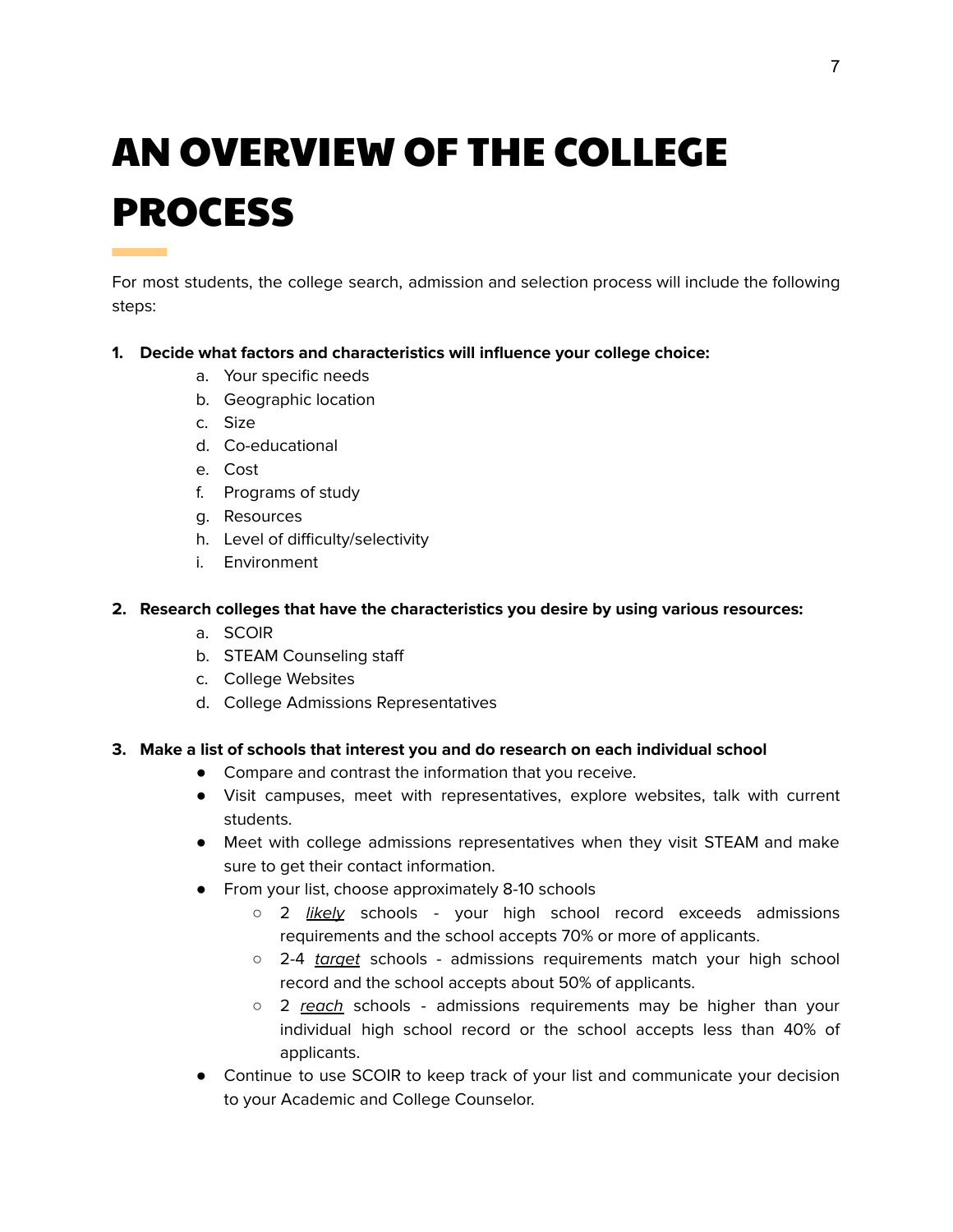### **4. Submit applications**

● Submit applications either through the college's website, Common Application or Coalition App.

### **5. Review essay topics from applications**

- If a specific essay is requested, be sure to follow the directions
- Try to pick an essay topic that will work for most of your applications
- Create a high school resume to provide more depth and/or supporting information to submit with your application and to bring along to interviews.
- Be thoughtful with your choice of essay question when using the Common Application.
- Observe and note when additional or alternative essays are required wit the application

### **6. Request that at least two teachers write letters of recommendation on your behalf**

- Teachers should be from Junior or Senior year
- Teachers should be familiar with you and your work ethic
- Do not forget to write thank you notes or emails to all teachers for spending time to write your letter

### **7. Complete and submit your applications**

- Be aware of deadlines. Be sure to pay attention to when college applications are due and give yourself enough time to gather all of the information you need before applying.
- Ask a friend or family member to proofread your application for errors.
- Be sure to read/follow ALL directions.
- Certain schools require or recommend interviews as part of the application process - call the admissions office to make an appointment.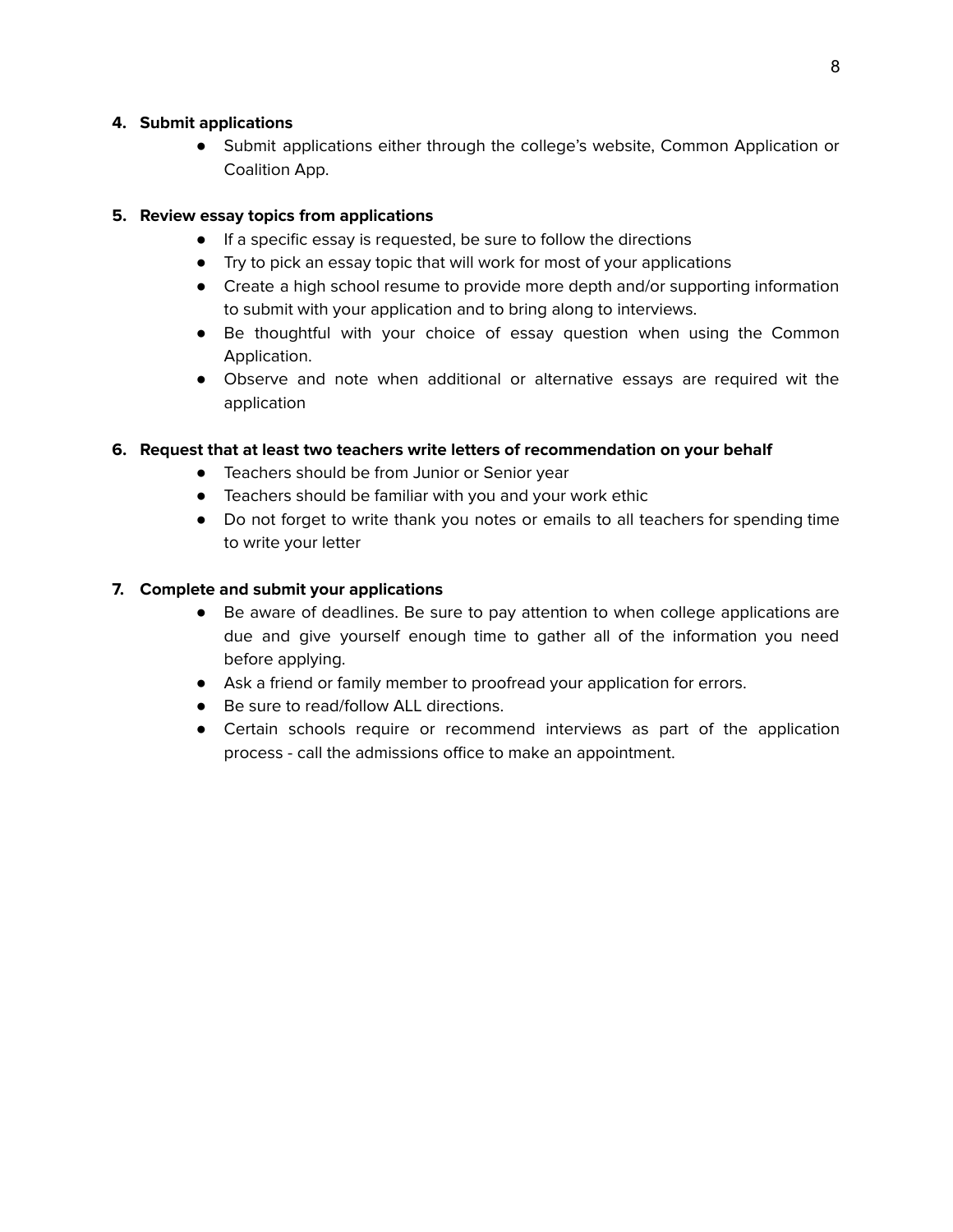### <span id="page-9-0"></span>THE COLLEGE SEARCH

There are thousands of colleges to choose from, but which should go on your college list? Use these steps to begin your college search:

#### **1. Talk to your family.**

Open up a discussion. Talk to your family about your interests and goals. Ask them about their experience in college, if any, and find out what kind of support they can give you. If there are financial or any other additional concerns, it is best to discuss them early in the process.

#### **2. Create a wish list.**

What do you want in a college? Make a list that includes everything from possible majors to location to extracurricular activities. Even if it does not seem important - write it down. Doing this will give you a better idea of what you are looking for.

### **3. Get advice.**

Talk to your Academic and College Counselor, teachers or principal about starting your college search about what they considered when selecting their college.

### **4. Check your mail.**

Your mailbox and inbox might already be filled with college brochures and emails. If so, browse through them; you may find colleges you haven't heard or considered. If you aren't getting college mail yet, visit college websites and sign up for information.

#### **5. Go to college fairs.**

You can get a lot of information about different colleges in one place at a college fair. You will meet college representatives who can talk to you and answer questions about their colleges, and you can sign up for college mailing lists. Click [HERE](https://bigfuture.collegeboard.org/find-colleges/how-to-find-your-college-fit/college-fair-checklist) for a college fair checklist.

### **6. Explore online.**

A visit to a college's website can give you an idea of what student life and classes are like. You can take virtual campus tours, check out the classes and even contact admissions officers and current students with questions. Click [HERE](https://bigfuture.collegeboard.org/find-colleges/campus-visit-guide/10-ways-to-learn-about-colleges-online) for additional information about doing online college searches.

#### **7. Visit a campus.**

Get a taste of campus life by visiting a local college. You can explore the campus, talk with students, and get a better sense of what you do and don't want in a college. Click **[HERE](https://secure-media.collegeboard.org/CollegePlanning/media/pdf/campus-visit-checklist.pdf)**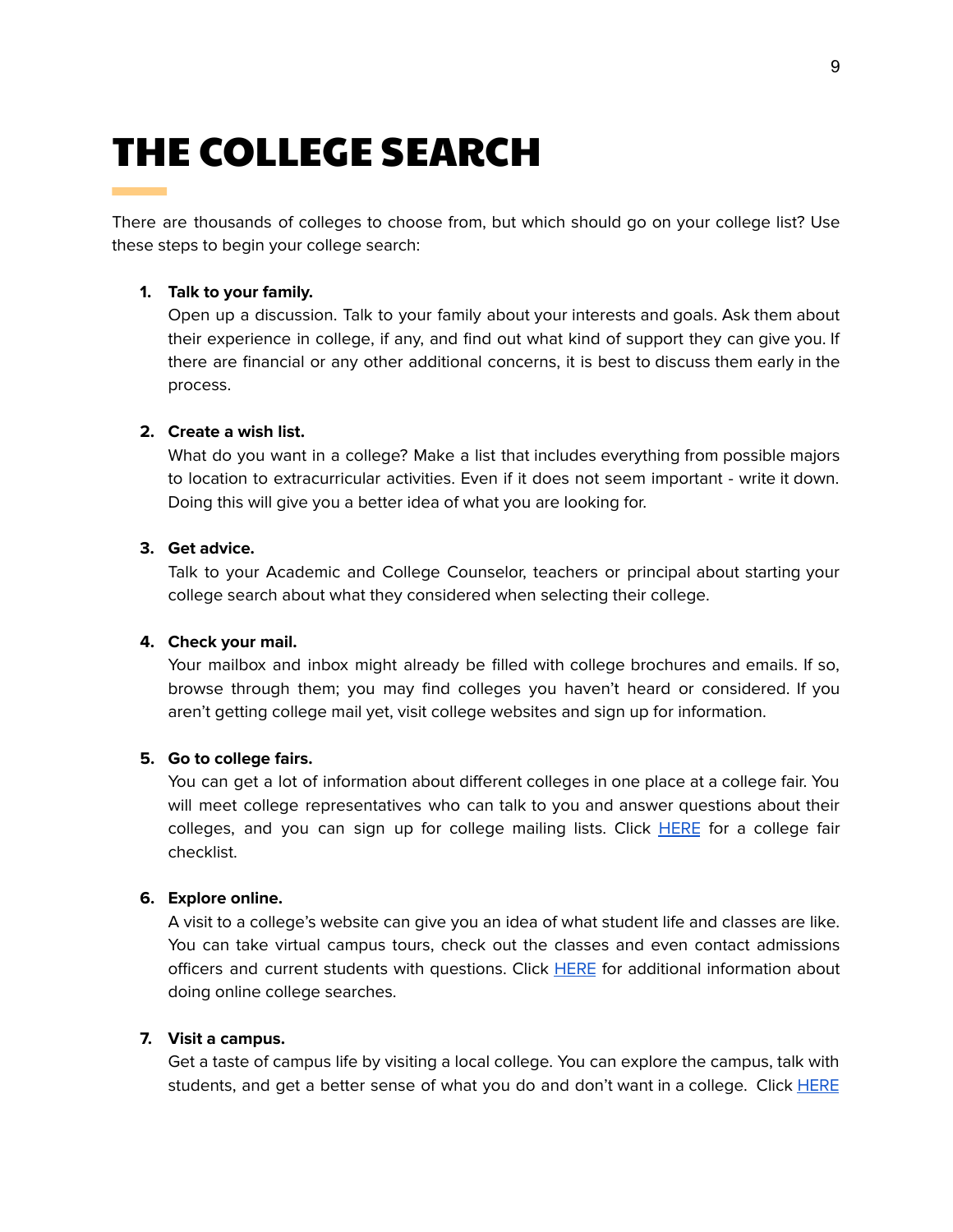for a campus visit checklist. Students are required to complete a **College Campus Visit Approval Form** so that their absences can be excused on the days that they will be on a college campus visit.

### **8. Put it all together.**

Use all of the information you have gathered to make a list of the colleges you are interested in. Don't limit yourself. You can use this list to get a better idea of what's important to you in a college and where you want to go.

### **Student & Parent Roles In The College Search & Selection Process**

| <b>STUDENT'S ROLES</b>                                                                                   | <b>PARENT/GUARDIAN'S ROLES</b>                                                                                                   |
|----------------------------------------------------------------------------------------------------------|----------------------------------------------------------------------------------------------------------------------------------|
| Be honest and think carefully about your<br>goals, dreams, strengths and weaknesses.                     | Respect your student and his/her thoughts.                                                                                       |
| Take time to assess who you are and what<br>you like and don't like.                                     | Be honest and provide your student with<br>realistic information, particularly in regards<br>to finances.                        |
| Always strive to do your best academic<br>work.                                                          | Listen to your student.                                                                                                          |
| Own the process and take the time<br>necessary to research college options.                              | Encourage your student to explore a variety<br>of options.                                                                       |
| Attend local college fairs and speak with<br>college admissions representatives when<br>they visit STEAM | Contact your STEAM Academic & College<br>Counselor with any questions or concerns<br>you might have.                             |
| Be the one to call or email colleges for<br>information.                                                 | Visit colleges with your student.                                                                                                |
| Do not apply to colleges in which you have<br>no interest.                                               | Attend college fairs with your student.                                                                                          |
| Take care in completing applications.                                                                    | Allow your students to own their college<br>process.                                                                             |
| Use your own voice in your college essays<br>or personal statements.                                     | Don't underestimate your student's potential<br>and don't raise your level of expectations<br>beyond the student's capabilities. |
| Be aware of all deadlines.                                                                               |                                                                                                                                  |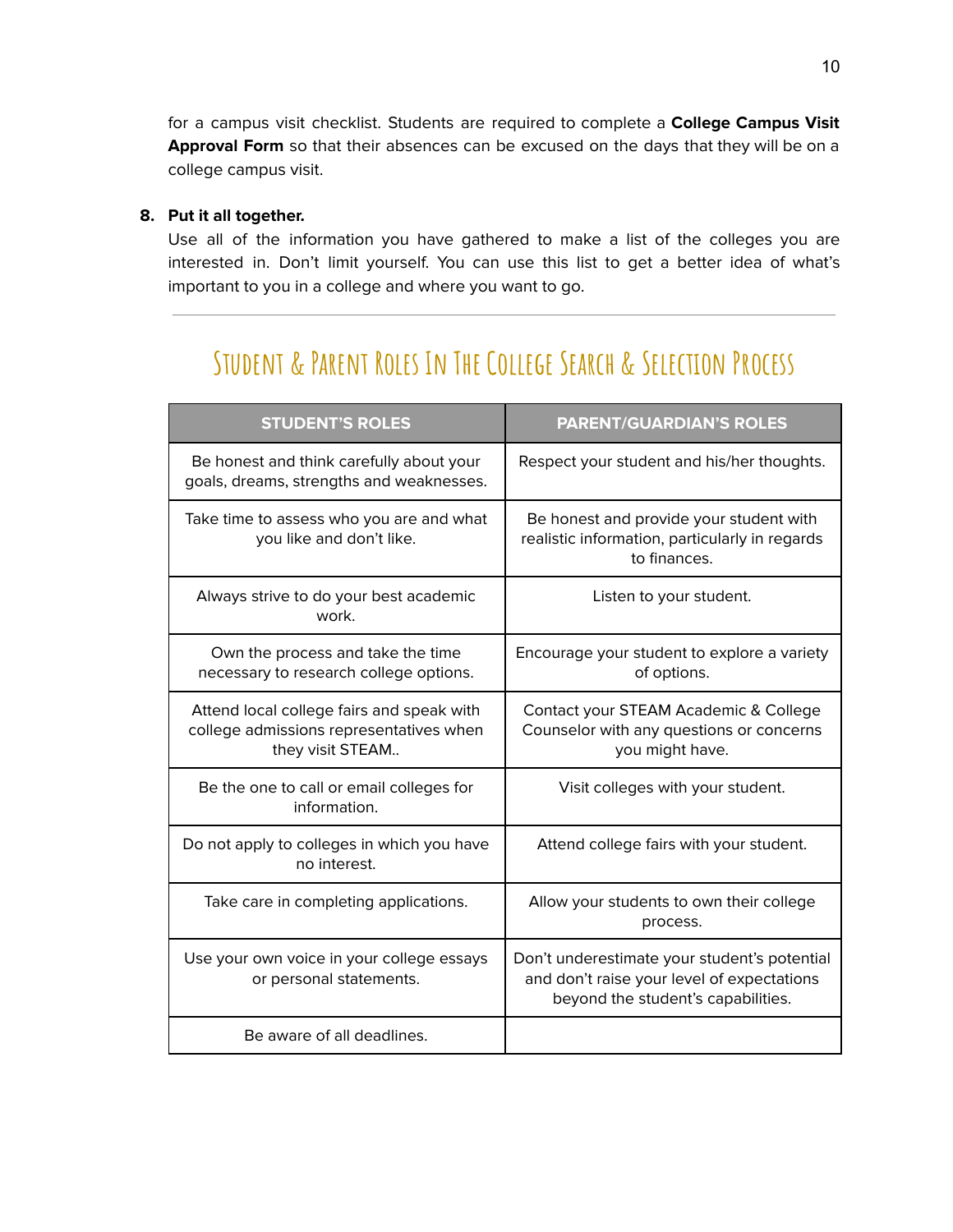### <span id="page-11-0"></span>WHAT DETERMINES COLLEGE ADMISSION?

The strength of your transcript is almost always the most important factor. Colleges are interested in the courses you took at STEAM Academy at McCluer South-Berkeley and how well you performed in them. Your grades are important, however, colleges are specifically looking for the level of challenge in your course selections, for example, AP, ACP, and other dual credit classes show that you are willing to challenge yourself beyond general high school-level work.

Colleges also look at other criteria such as:

#### **TEST SCORES**

Colleges do not rely solely on standardized test scores. Colleges look at "the whole person" when making their decisions among thousands of applicants. The importance of test scores will vary from college to college.

#### **ACTIVITIES & AWARDS**

Colleges look at the depth of your involvement, not the quantity. It is important to let them know **WHY** you are involved and not just in **WHAT** you are involved in.

#### **LETTERS OF RECOMMENDATION**

Typically, you will need two teachers and one counselor to write letters of recommendation on your behalf. You must ask teachers to write your letters of recommendation as soon as possible. Ask a teacher with whom you have a good in-class relationship. If you would like an additional recommendation, it should be from someone outside of school who can speak to a different attribute you possess (ie - job supervisor, church worker, etc). STEAM students must request letters of recommendation from faculty and staff through SCOIR. Please refer to the Letters of Recommendation section of this guide for instructions.

#### **PERSONAL ESSAYS**

The essay is your opportunity to show who you really are to an admissions officer. How do you spend your free time? What are your passions? WHo or what has influenced you? What do you value? What obstacles have you overcome? Most of your application consists of statistical and biographical data. The essay is where you can demonstrate your own particular strengths, interests or abilities in your own unique voice.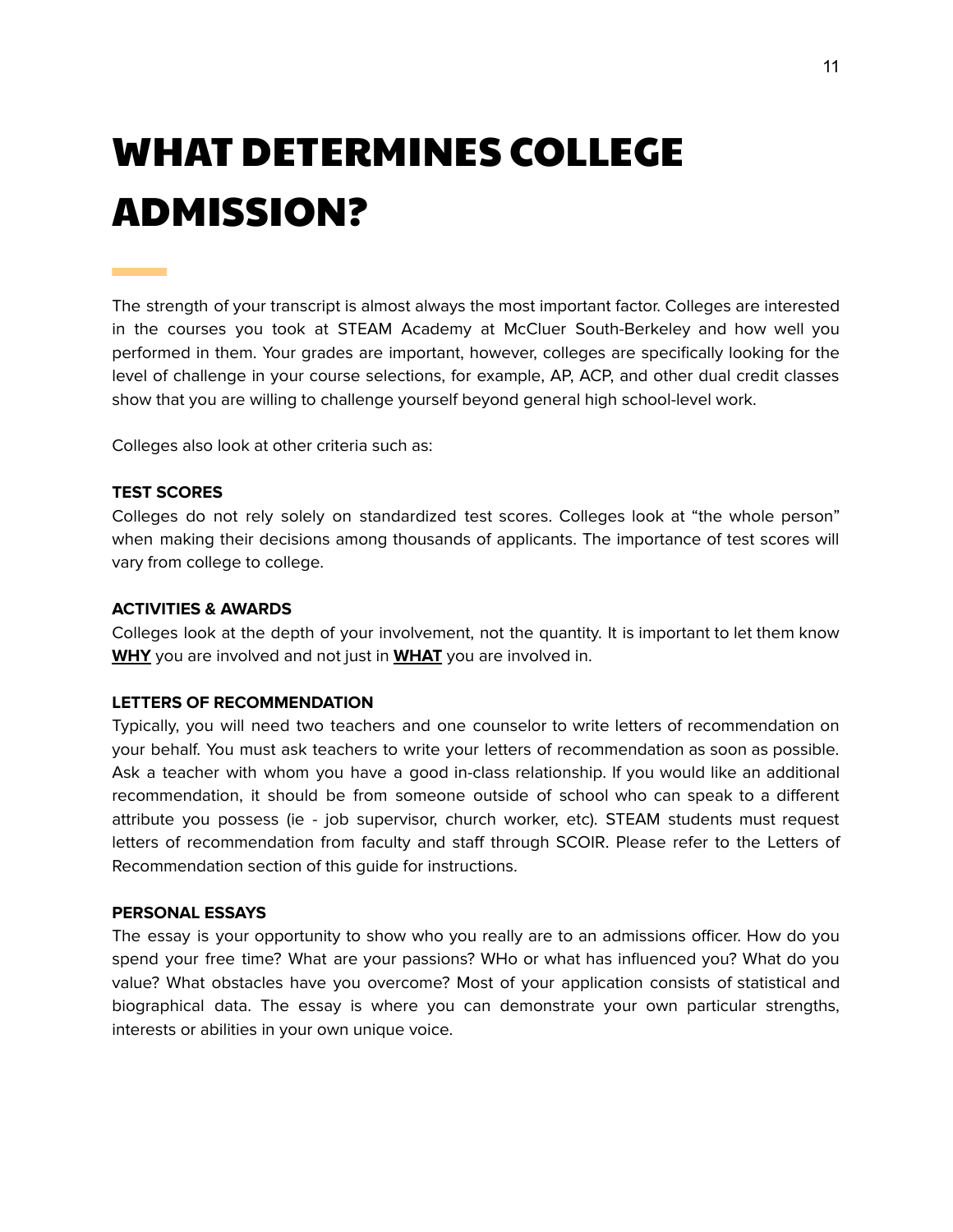### **THE PERSONAL INTERVIEW**

Colleges that either require or recommend an interview will likely weigh it more heavily in their decision-making process. Like the essay, the interview is your way of showing who you are beyond your grades and test scores. It is also a great place to ask questions and learn more about the school. Call each college to find out how to schedule an interview.

### **LEVEL OF INTEREST SHOWN**

Colleges want to know that you are interested in them as much as they are interested in you. Show your interest by making scheduled visits, attending classes on campus, emailing professors in your intended major, and calling or emailing the admissions officer responsible for reading your application. Contact should be initiated by the students, not the parent.

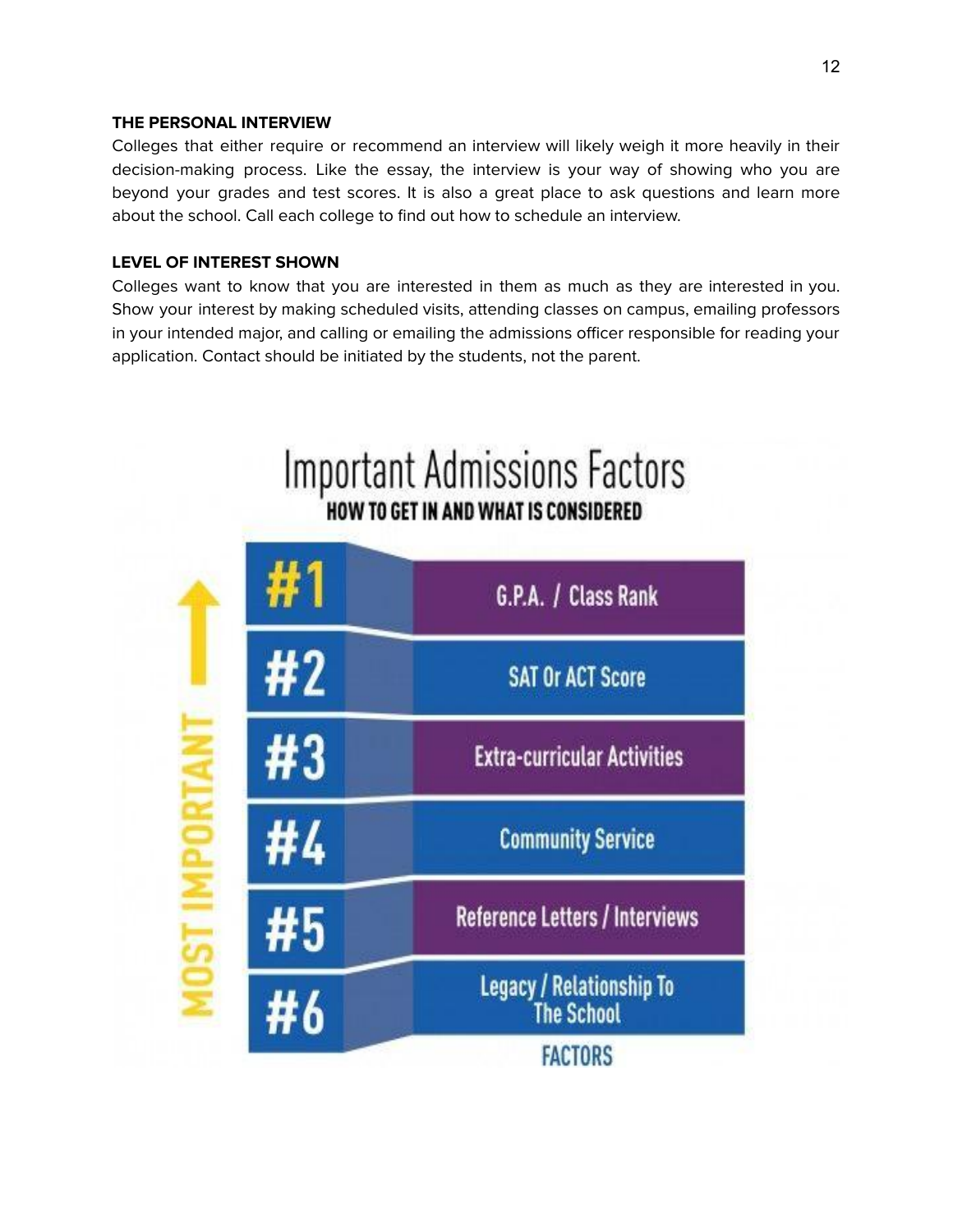### <span id="page-13-0"></span>COLLEGE APPLICATION TYPES

m.

When starting your college application process, it is important to know your admissions and application options.

| WHICH COLLEGE ADMISSION PROCESS BEST SUITS YOU?                                                                                                                                                                                         |                                                                                                                                                   |                                                                                                                                                                                                                             |                                                                                                                                                                                                                                 |                                                                                                                                                                                                                                                                                                                                                                                              |
|-----------------------------------------------------------------------------------------------------------------------------------------------------------------------------------------------------------------------------------------|---------------------------------------------------------------------------------------------------------------------------------------------------|-----------------------------------------------------------------------------------------------------------------------------------------------------------------------------------------------------------------------------|---------------------------------------------------------------------------------------------------------------------------------------------------------------------------------------------------------------------------------|----------------------------------------------------------------------------------------------------------------------------------------------------------------------------------------------------------------------------------------------------------------------------------------------------------------------------------------------------------------------------------------------|
| NON-RESTRICTIVE APPLICATION PLANS                                                                                                                                                                                                       |                                                                                                                                                   | <b>RESTRICTIVE APPLICATION PLANS</b>                                                                                                                                                                                        |                                                                                                                                                                                                                                 |                                                                                                                                                                                                                                                                                                                                                                                              |
| <b>REGULAR</b><br><b>DECISION</b>                                                                                                                                                                                                       | <b>ROLLING</b><br><b>ADMISSION</b>                                                                                                                | <b>EARLY ACTION</b><br>(EA)                                                                                                                                                                                                 | <b>EARLY</b><br><b>DECISION (ED)</b>                                                                                                                                                                                            | <b>RESTRICTIVE</b><br><b>EARLY ACTION</b><br>(REA)                                                                                                                                                                                                                                                                                                                                           |
| Students submit<br>an application by<br>a specified date<br>and receive a<br>decision in a<br>clearly stated<br>period of time.<br>The deadline for<br>regular<br>decisions is<br>normally<br>between<br>January 1st -<br>February 1st. | Institutions<br>review<br>applications as<br>they are<br>submitted and<br>render<br>admissions<br>decisions<br>throughout the<br>admission cycle. | Students apply<br>early and receive<br>a decision well in<br>advance of the<br>institution's<br>regular response<br>date.<br>The deadline for<br>early action is<br>normally<br>between<br>November 1st -<br>November 15th. | Students make a<br>commitment to a<br>first-choice<br>institution where,<br>if admitted, they<br>will definitely<br>enroll.<br>The deadline for<br>early decision is<br>normally<br>between<br>November 1st -<br>November 15th. | Students apply<br>to an institution<br>of preference<br>and receive a<br>decision early.<br>They may be<br>restricted from<br>applying early<br>decision or early<br>action to other<br>institutions, If<br>offered<br>enrollment, they<br>have until May<br>1st to accept.<br>The decision for<br>restrictive early<br>action is<br>normally<br>between<br>November 1st -<br>November 15th. |
| <b>Commitment:</b><br>Non-Binding                                                                                                                                                                                                       | <b>Commitment:</b><br>Non-Binding                                                                                                                 | <b>Commitment:</b><br>Non-Binding                                                                                                                                                                                           | <b>Commitment:</b><br>Binding                                                                                                                                                                                                   | <b>Commitment:</b><br>Non-Binding                                                                                                                                                                                                                                                                                                                                                            |

**IMPORTANT**: College admissions options with a **BINDING** commitment means that if admitted, you will absolutely attend that particular college. The only circumstance that would warrant you breaking your commitment is if you were to prove that your family's financial circumstances have changed and the school is not able to provide you with enough financial aid to assist you.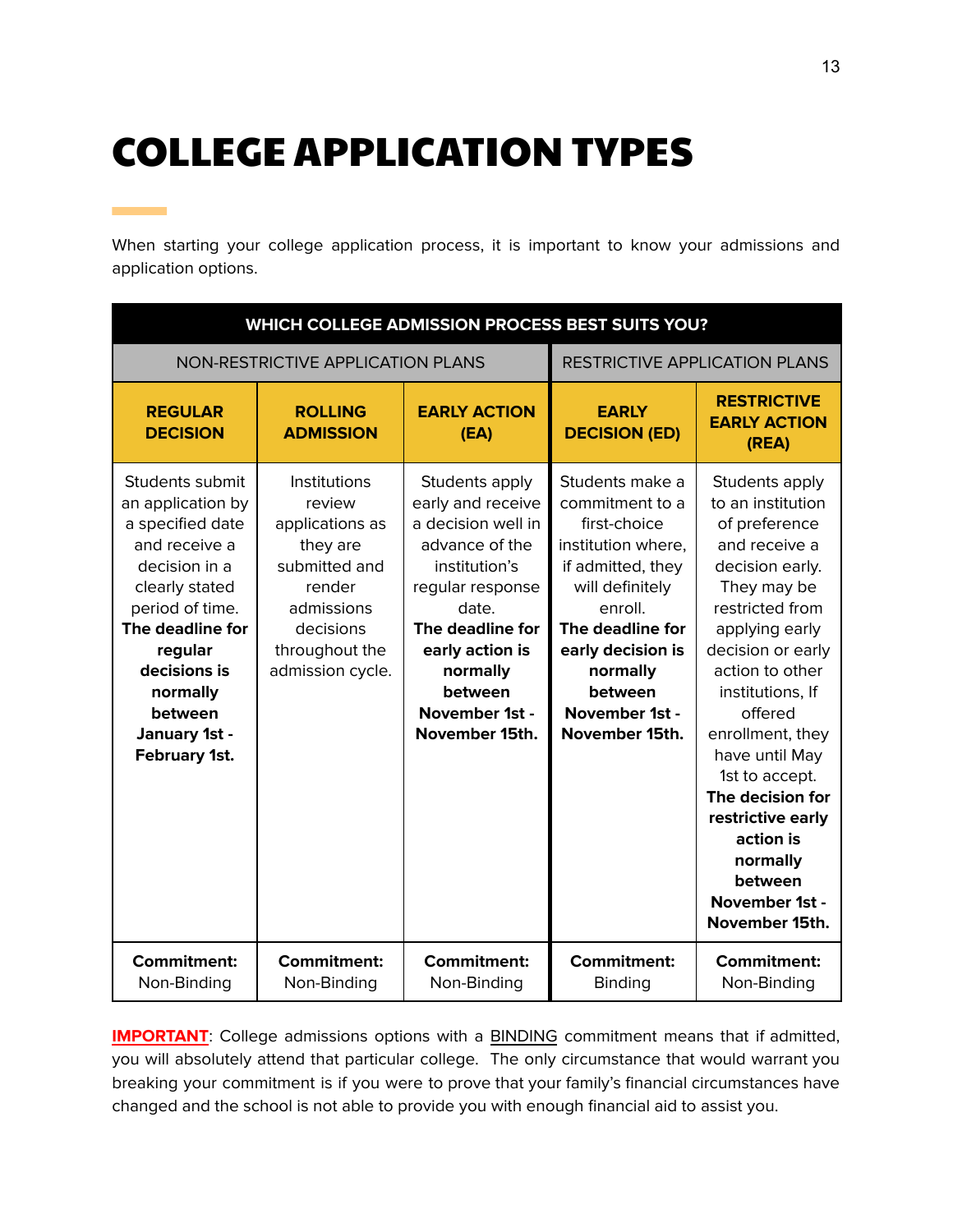## <span id="page-14-0"></span>HOW TO COMPLETE YOUR COLLEGE APPLICATION

Once you have selected the top colleges that interest you, you can begin to apply for admission. Most college applications can be accessed through the college's website. Generally, application instructions can be found on the first page of a college's website. Students who are applying for college for the first time will be applying as **UNDERGRADUATES** or **FIRST TIME FRESHMAN**.

For many colleges, you will need to create an account before starting the application. Please remember your username and password to your account for future access.

The main parts of a college application are:

**Application Forms:** To complete all of the parts of the application form, itself, you will most likely need to dig up information from various sources and your parents.

**Application Fees:** College application fees vary, but generally it costs \$35-\$50 to apply to each college. There are a number of colleges that allow you to apply without paying an application fee. Click [HERE](https://blog.prepscholar.com/colleges-with-no-application-fee) for a list of those colleges and universities. Because STEAM Academy at McCluer South- Berkeley is a Title 1 school, every student qualifies for an NACAC College Application Fee Waiver. While not all post-secondary institutions accept them, a large majority of them do so always consult with your Counselor or College Adviser before paying.

**High School Transcript:** Your high school transcript is a record of the classes you have taken and the grades you received throughout your time in high school. Your high school transcript should be sent directly to each college you apply to and may only be sent by your high school counselor. Your college will receive 3 versions of your transcript:

Your *initial transcript* will be sent when you first apply to college. Generally, your initial transcript will have your grades from your Freshman - Junior year.

Your *mid-year transcript* will be sent after the 1st semester of your Senior year is completed. Colleges will receive these by the 2nd week of January.

Your final transcript will be sent after the 2nd semester of your Senior year is completed. Colleges will receive these by the 2nd week of June.

### **ALL TRANSCRIPTS MUST BE REQUESTED THROUGH THE STUDENTS' SCOIR ACCOUNT. PLEASE REFER TO THE SCOIR GUIDE RESOURCES FOR INSTRUCTIONS ON HOW TO REQUEST THAT YOUR TRANSCRIPT BE SENT TO COLLEGES.**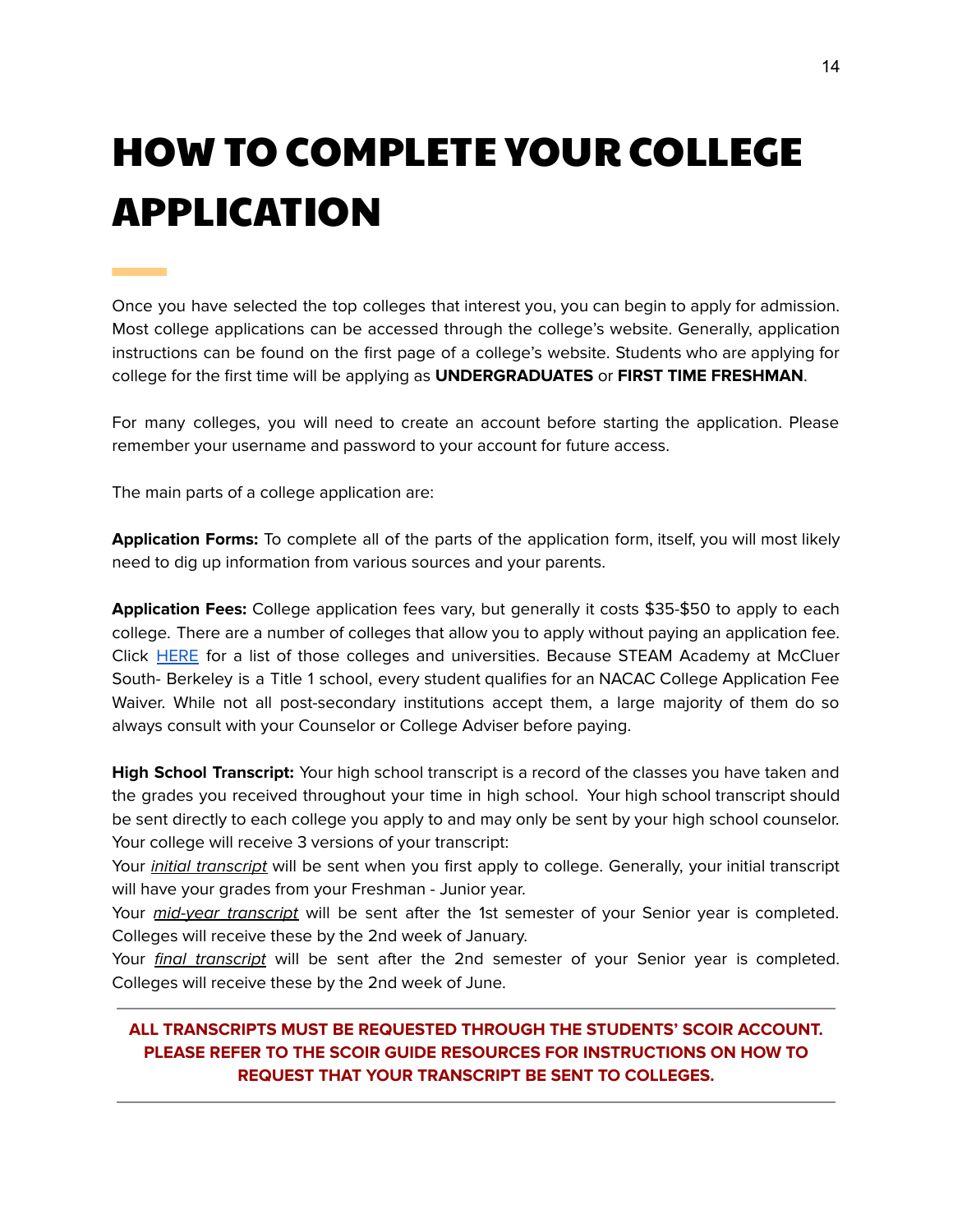**Standardized Test Scores:** Your ACT, SAT or TOEFL test scores will need to be sent directly from the testing agency to the college or university of your choice. Visit the testing agency's website for more information.

**Letters of Recommendation:** Many colleges require letters of recommendation from teachers or other adults who know you well. Ask your references well in advance of the deadlines to write you a recommendation.

### **ALL LETTERS OF RECOMMENDATION MUST BE REQUESTED THROUGH THE STUDENTS' SCOIR ACCOUNT. PLEASE REFER TO THE SCOIR GUIDE RESOURCES FOR INSTRUCTIONS ON HOW TO REQUEST LETTERS OF RECOMMENDATION.**

**Essays/Personal Statements:** Your essays are a chance for you to give admission officers a better idea of your character and strengths.

**Auditions and Portfolios:** If you are applying to a fine arts program (ie - music, film, photography, theater, art), the college may want to see samples of your work. This means you may need to audition or send portfolios or videos showing your artistic ability as part of your application.

**Interviews**: It is a good idea to ask for an interview, even if it is not required. It shows that you are serious and gives you a chance to connect with someone in the admissions office.

### **BASIC APPLICATION ETHICS**

Students, when completing your application, remember that you cannot:

- Fabricate or exaggerate activities and accomplishments
- Have someone else write or substantially rewrite your essays
- Fail to disclose disciplinary infractions if asked directly about them on an application form.
- Tell more than one college that it's your first choice
- Mislead a college about your intended major just because you think it might help you get in
- Fail to notify the other colleges that have accepted you when you accept an admission offer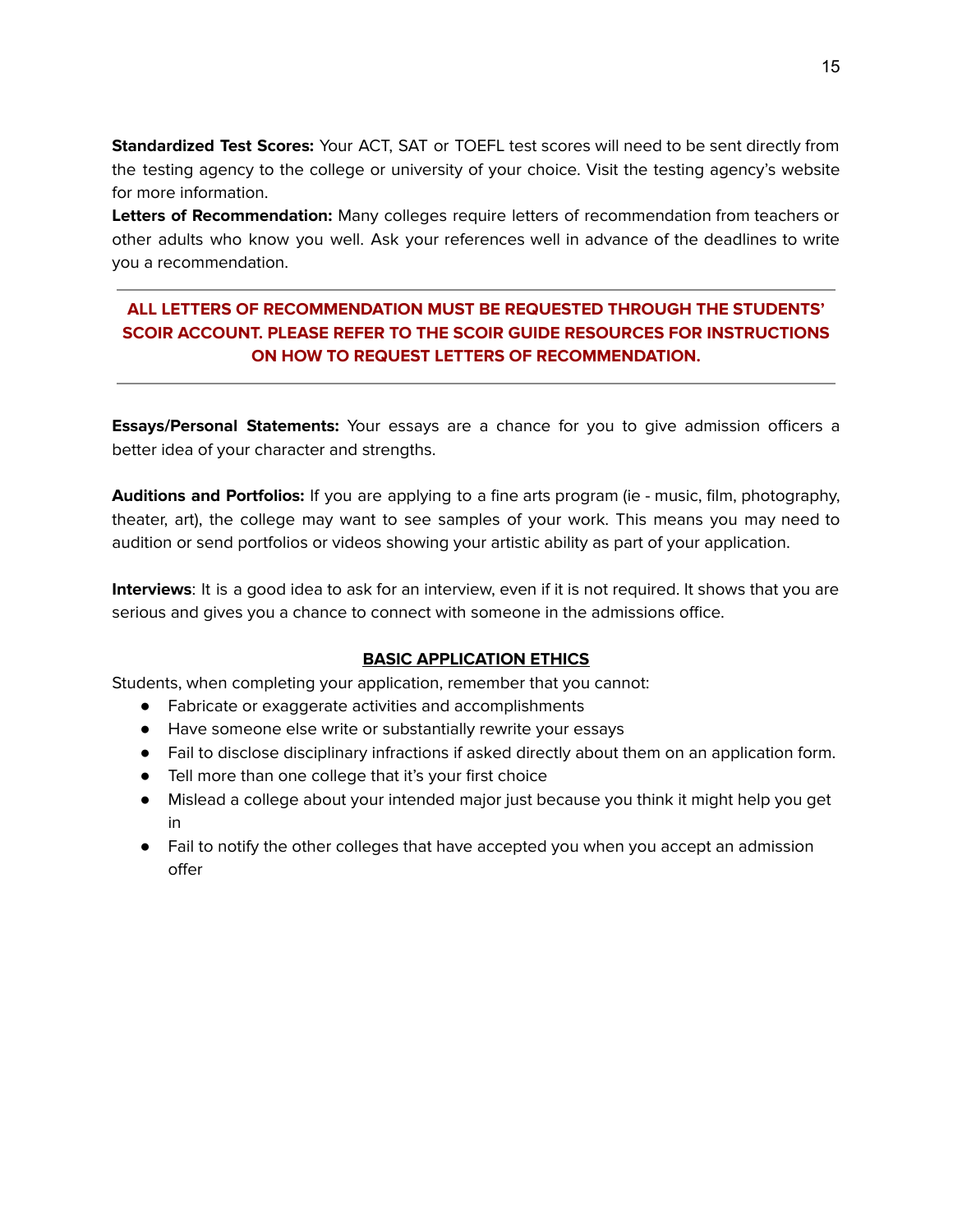## <span id="page-16-0"></span>THE COALITION, COMMON, AND UNIVERSAL COLLEGE APPLICATIONS

These are examples of college application services that provide standardized applications which allow you to apply to multiple schools with a single application. Instead of filling out several different applications, you can simply fill out one and submit it to each college.

The Coalition [Application](http://www.coalitionforcollegeaccess.org/) is accepted by more than 90 institutions. The platform includes "The Locker," a private space for you to collect and organize materials throughout high school that you might want to share with colleges and universities.

The Common [Application](https://www.commonapp.org/) is a standardized application used by nearly 700 colleges. Each year, nearly a million students use the Common Application to submit over 4 million applications.

The Universal College [Application](https://www.universalcollegeapp.com/) is accepted by more than 30 colleges and universities. You can register as an applicant in order to start applying.

Be aware that you may need to submit additional or separate documents to some colleges. You also still need to pay individual application fees for each college.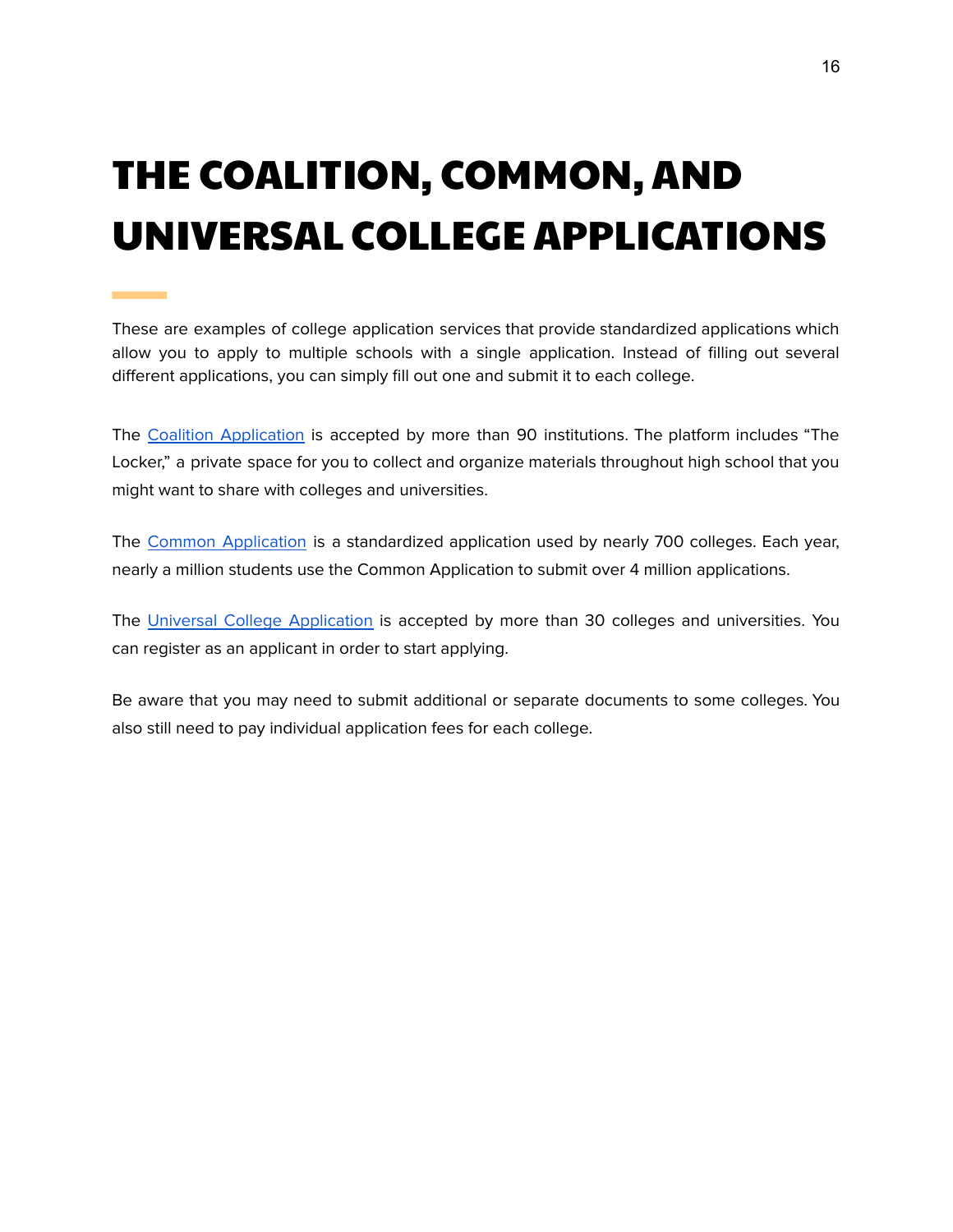## <span id="page-17-0"></span>REQUESTING LETTERS OF RECOMMENDATION

There are two types of recommendations that are requested by colleges and universities: Teacher Recommendations and Counselor Recommendations.

### **TEACHER RECOMMENDATIONS**

Most colleges require at least two formal recommendations from teachers. Since you will want to have the best possible recommendations sent to each college, we suggest that you consider the following in choosing teachers who will write on your behalf:

- How well does the teacher know you? Will he/she write well on your behalf?
- Has the teacher taught you more than once? A teacher who taught you over a two or three year period has seen your talents and personality develop.
- Has the teacher sponsored an extracurricular activity in which you made a contribution?
- Do you get along with the teacher?
- Does the college or university specify that a recommendation must be from a particular subject instructor (ie - a science teacher, an english teacher, etc)?

Also…

- If you declare an intended major, try to choose a teacher in that particular field.
- If possible, choose your Junior or Senior year teachers. They are best able to address your ability to do college level work.
- Try to choose teachers from academic subject areas (ie Math, English, History, etc)
- If you have a strong commitment and/or leadership role in an activity, community service activity, job, etc., you may want to add a recommendation from the supervisor/moderator in charge.

### **COUNSELOR RECOMMENDATIONS**

This can be written by your STEAM Academy at McCluer South- Berkeley Counselors or College and Career Readiness Specialist. This recommendation is a more personal overview of your high school experience, including:

- Your involvement in the school community
- Your progress as a student, especially specific information about obstacles you have overcome and an explanation about a rough patch you may have gone through personally or academically.
- How you are perceived by your peers and your teachers.
- Any other information about your life as a STEAM Academy student. If you have a specific issue you would like to be discussed, be sure to bring this to your counselor's attention.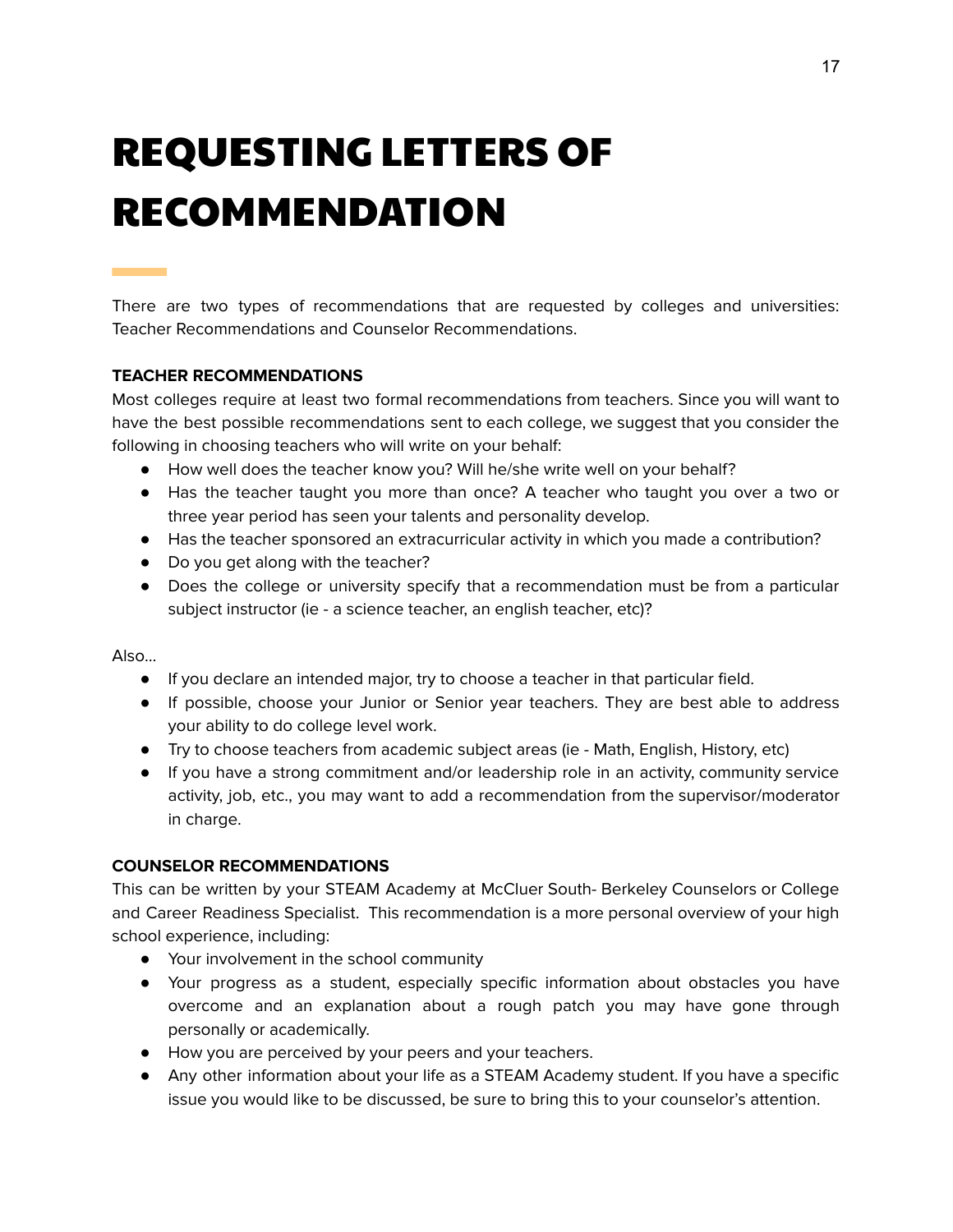### **ADDITIONAL RECOMMENDATIONS**

If your applications allow for additional recommendations, it would be beneficial to get them from individuals who have seen you in a non-academic environment (ie - Church workers, job supervisors, community workers). These individuals would be able to speak about your strengths as a well-rounded student with the ability to form a variety of relationships in and outside of the classroom.

After your teachers and counselor have written recommendations for you, be sure to write them a thank you note or email. Remember the time and effort it takes to write letters on students' behalf.

### **ALL LETTERS OF RECOMMENDATION MUST BE REQUESTED THROUGH THE STUDENTS' SCOIR ACCOUNT. PLEASE REFER TO THE SCOIR GUIDE RESOURCES FOR INSTRUCTIONS ON HOW TO REQUEST LETTERS OF RECOMMENDATION.**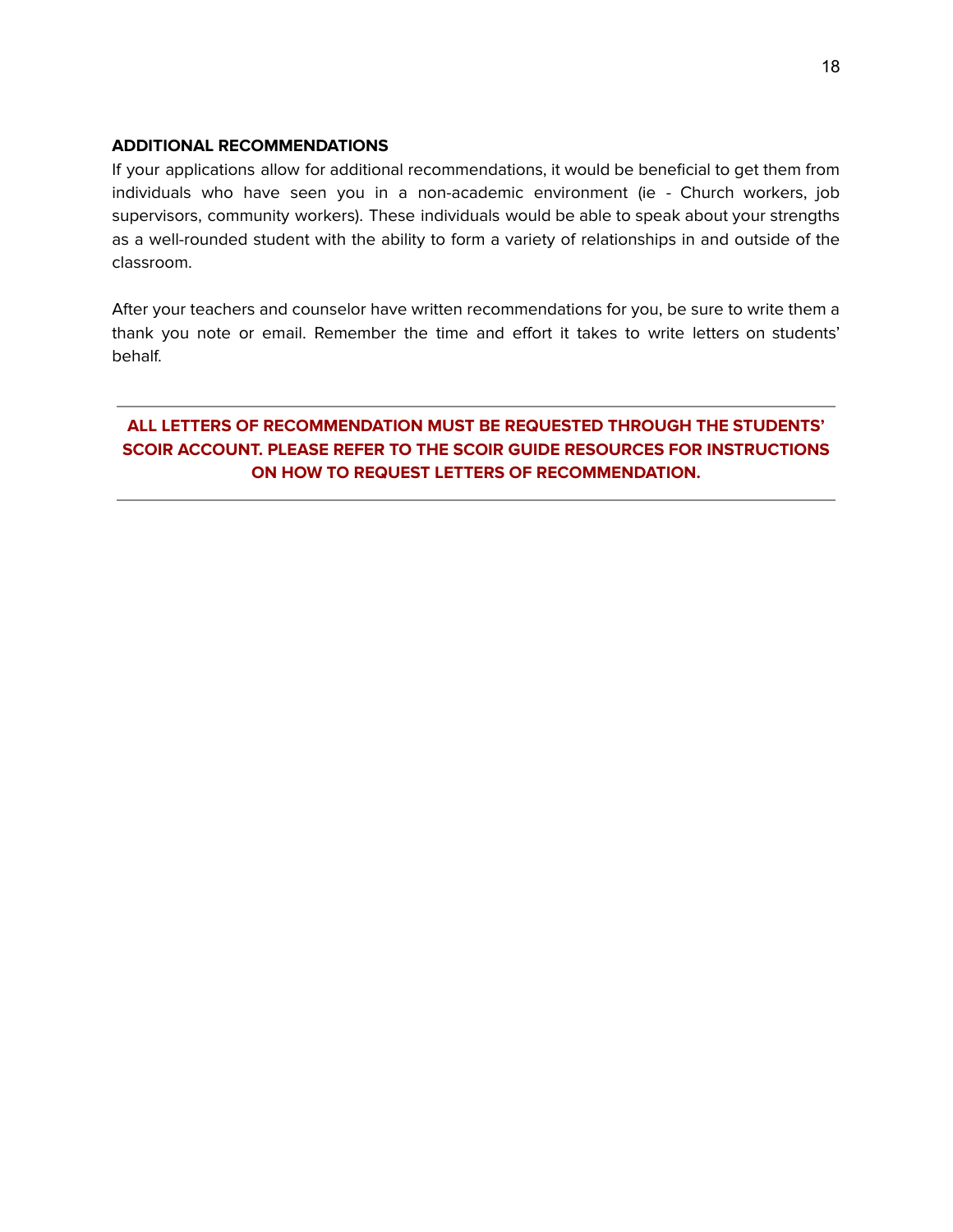## <span id="page-19-0"></span>WRITING YOUR PERSONAL STATEMENT (ESSAY)

The college application provides an overview of who you are as a student: the classes you took, the grades you earned and the activities you participated in. Then there are test scores and recommendations to help round out the picture. The personal statement is your opportunity to get personal - to transform your academic history and statistics into a real story of who you are.

What should I talk about? In the words of Flannery O'Connor, "Anybody who has survived his childhood has enough information about life to last him the rest of his life. If you can't make something out of a little experience, you probably won't be able to make it out of a lot." Here's your opportunity to take a look at your life and examine your accomplishments, your struggles, your adventures, your successes and your failures. No one knows better than you the key experiences in your life that have transformed you into the person you are today.

Get your personal statement edited and reviewed. Use your English teachers and counselors as a resource to help you with your essays. A good personal statement doesn't appear overnight. With hard work, multiple drafts, and an open mind, you can create a strong piece of writing that reflects you well.

### **And don't forget…**

College admissions officers read essays as part of their everyday job. They have strong experience in reading and reviewing pieces written by high school students from all over the world and they are able to recognize when an essay was not written by a high school student. While receiving support and assistance from others, be sure that your essay is written by you in your own words.

Click [HERE](https://bigfuture.collegeboard.org/get-in/essays/tips-for-writing-an-effective-application-essay-college-admissions) for additional information on how to write your personal statement.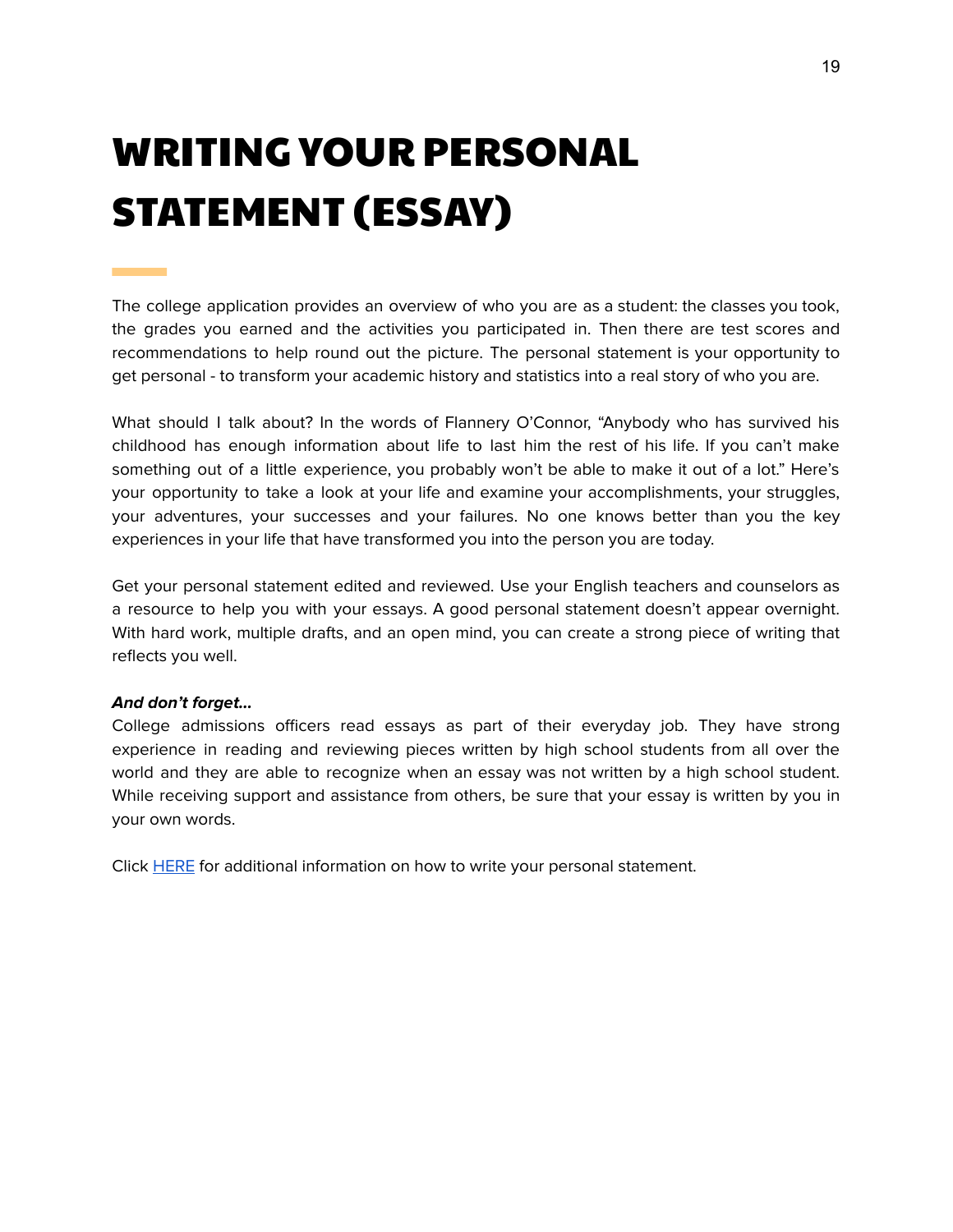## COLLEGE APPLICATION DECISION LETTERS (ACCEPTED, WAITLISTED, DEFERRED, REJECTED)

<span id="page-20-0"></span>After you have submitted your college applications, you should begin receiving decision letters within a few weeks. No matter what the outcome, your work is still not done and there is still plenty that needs to be done!

### **IF YOU ARE ACCEPTED:**

If you were a regular decision applicant, you have until May 1st to notify colleges if you will be enrolling. Up until that time, do the following:

- Learn even more about the schools that accepted you by visiting their campus one last time. Talk to real students, visit the dorms and cafeteria, and find out about key academic programs and campus activities.
- Compare financial aid packages to see which one makes the most sense for you and your family.
- Talk to your academic and college counselor and ask them for their help with making a decision.
- If you plan to defer your acceptance for a year to work, travel or volunteer, make sure you've done your research. Talk to the admissions office about what it needs from you to consider your gap year request and be sure to ask about any financial aid implications.
- Notify colleges of your decision, and send in your deposit by the deadline.
- Don't slack off in school! Colleges expect you to keep your grades up all throughout senior year.

### **IF YOU ARE WAITLISTED:**

If you land on a school's waitlist, you'll need to decide whether you will pursue or decline the waitlist invitation plus make plans to attend another college. Follow these tips to make sure you're covered.

- Quickly respond to let the school know whether you will accept or decline your position on the [waitlist](https://www.princetonreview.com/college-advice/waitlist) .
- If you accept,
	- Send a follow-up letter to let the school know why you would be excited to attend and the reasons why their college is still the best-fit school for you.
	- Stay focused on your grades and preparing for final exams.
	- Request an interview, so you can reiterate your commitment to the school.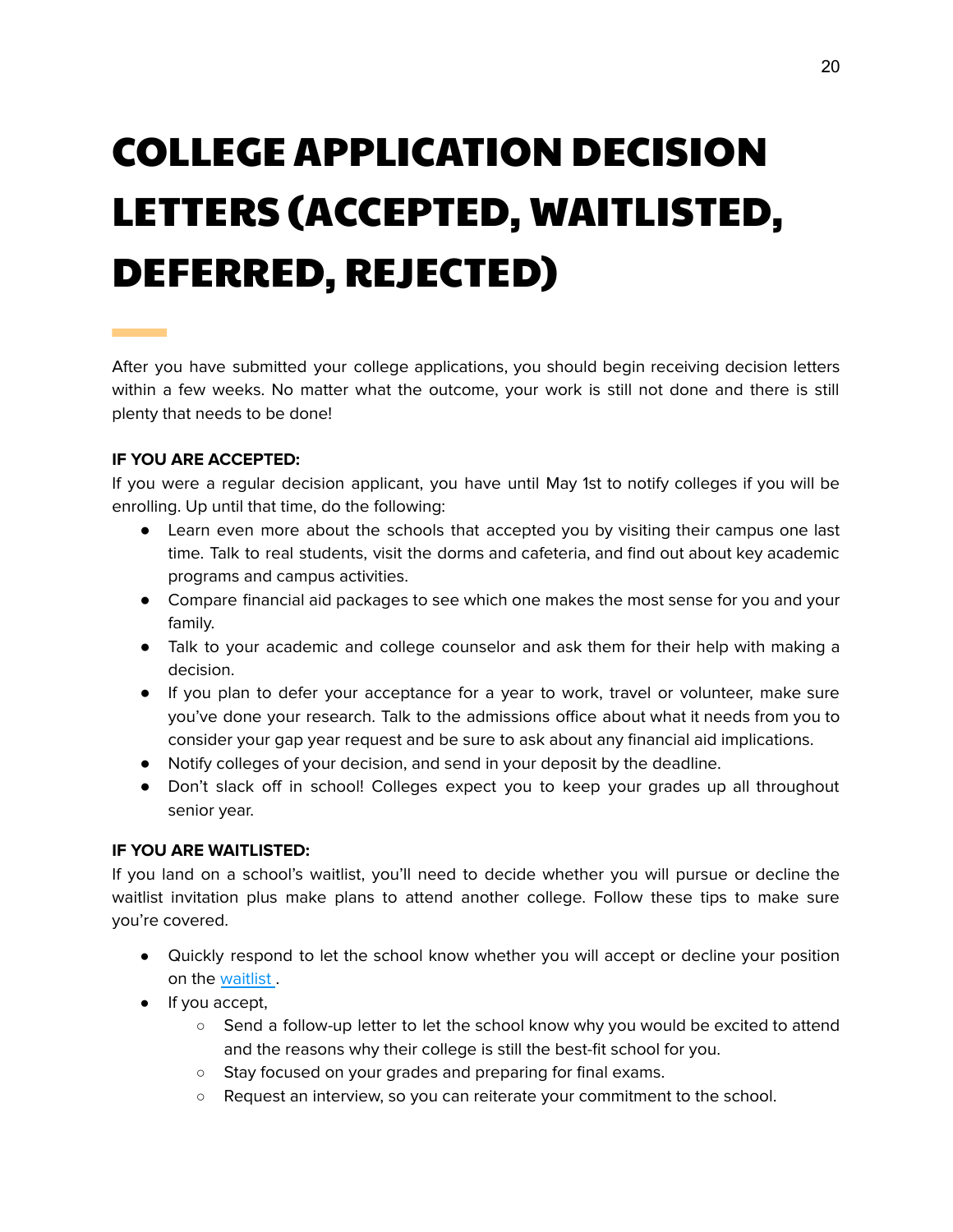- If you decline, reevaluate the rest of your list. What schools do you need to learn more about? Which schools can you still visit?
- No matter what, get excited about the schools that accepted you. Decide which college fits you best and send in your deposit. If you do get off another college's waitlist (and accept!), you'll forfeit your deposit.

### **IF YOU ARE DEFERRED:**

If you applied early decision or early action , you may receive a notification that your application has been deferred to the regular admission pool. This can happen if a college decides they need more information (like senior year grades or test scores) before making their final decision. Here are your priorities:

- Work hard to keep your grades up.
- If you plan to submit new SAT/ACT scores, prep thoroughly.
- Keep in touch with the admissions committee, and make sure you're sending them the information they need to evaluate your application.
- Keep up your college search! Craft a list of dream, match, and safety schools —any of which is a great fit for your specific personality and interests. Work with your college counselor to stay on top of application deadlines.

### **IF YOU ARE REJECTED:**

If you didn't get the news you were hoping for, it's okay (and normal!) to feel disappointed. But don't dwell too long! There are still some proactive things you can do to find your best-fit college.

- Focus on the schools that said "yes"! It's time to visit or research in more depth the schools that accepted you. Sometimes your dream school has been on your mind for so long, that it can overshadow the rest of your options. There are bound to be plenty of new-to-you programs, internship opportunities, and other on-campus gems to get excited about!
- Stay positive! You might feel tempted to take a year off from academics altogether and apply to your first-choice school again next year. We caution against this route! It is easier to transfer to the school of your choice from a less prestigious school than to start again from scratch (even if you spend your year off doing something productive and character-building).
- Lean on your college counselor. Your counselor is a pro at helping students compare schools and decide which offer of admission—and financial aid package—to accept.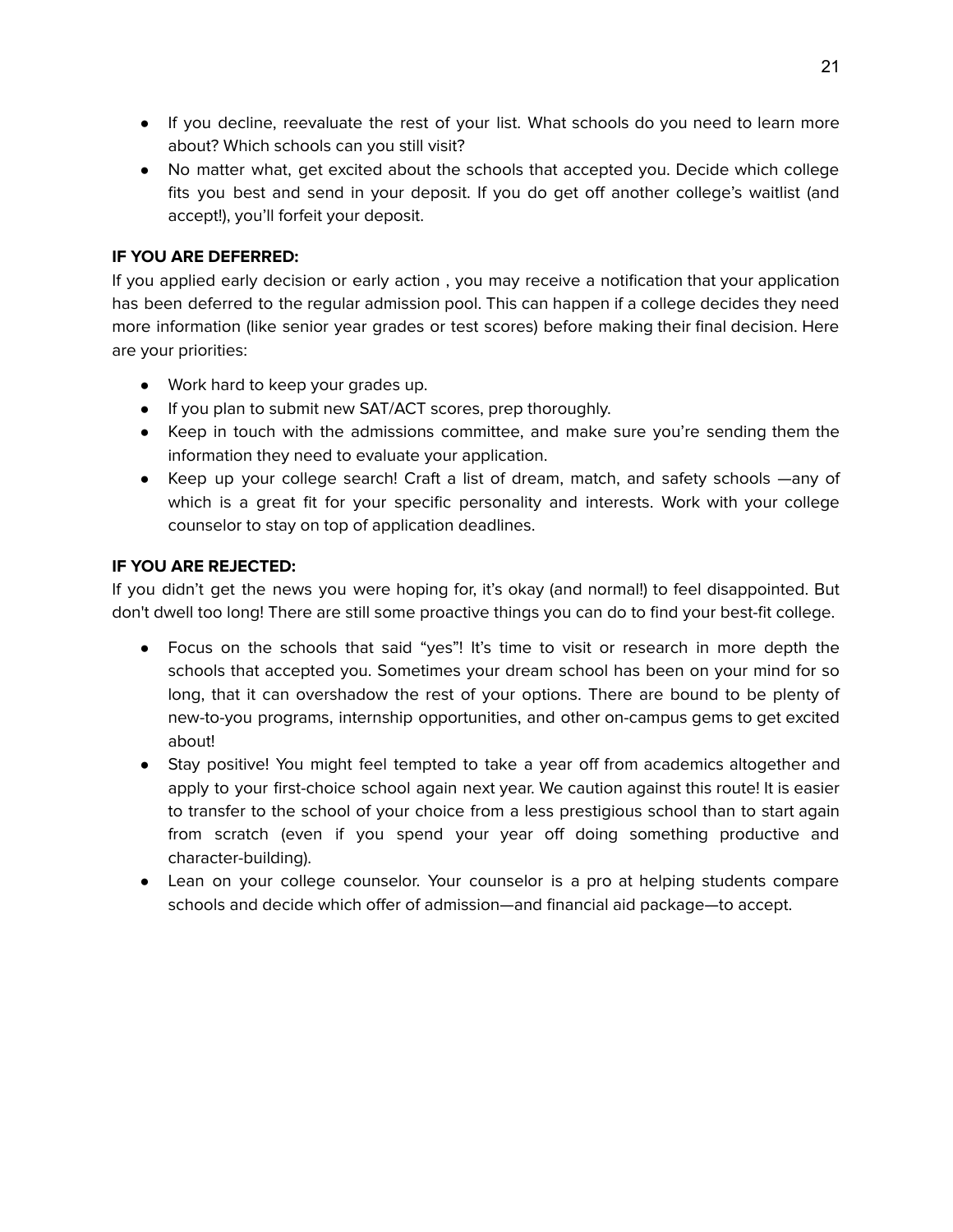### <span id="page-22-0"></span>APPLYING FOR FINANCIAL AID

To apply for most financial aid — including federal and state student grants, work-study, and loans — you'll need to complete the Free Application for Federal Student Aid (FAFSA). Although this financial aid form may seem complex, there are many free resources to help you. And completing the form is easier than it used to be, thanks to the new IRS Data Retrieval Tool.

### **Where to Find the FAFSA**

The FAFSA is available online at [FAFSA](http://www.fafsa.ed.gov/) on the Web. If you need a paper copy, you can download a PDF at [www.studentaid.ed.gov/PDFfafsa](http://www.studentaid.ed.gov/PDFfafsa) or call 800-4-FED-AID (433-3243).

### **Before You Apply**

Complete your income tax return. When completing your FAFSA, you and your family will be able to use your completed tax returns from the previous year. You can transfer your income data directly from the IRS website to your FAFSA, making it easier to accurately complete the FAFSA.

Be sure to complete your FAFSA soon after it becomes available on Oct. 1. Filling out your FAFSA as early as possible can help you get a jump on other financial aid applications (state or institutional aid) that may have early deadlines. It also will give you more information earlier about the financial aid you qualify for and will help you make an informed decision about which college is the best financial fit for you.

| If you plan to attend You will submit this<br>college from | <b>FAFSA</b> | The FAFSA is<br>available | Use income and tax<br>information |
|------------------------------------------------------------|--------------|---------------------------|-----------------------------------|
| August, 2022-<br><b>June 2023</b>                          | 2022-2023    | October 1, 2021           | 2020                              |
| <b>August 2023-</b><br><b>June 2024</b>                    | 2023-2024    | October 1, 2022           | 2021                              |

#### **Create An FSA ID**

When you start your FAFSA on the web application, you will set up your account by creating a user ID and password. These will become your online identifiers for all federal student aid programs. You will need to provide your own email address and password. (Parents will create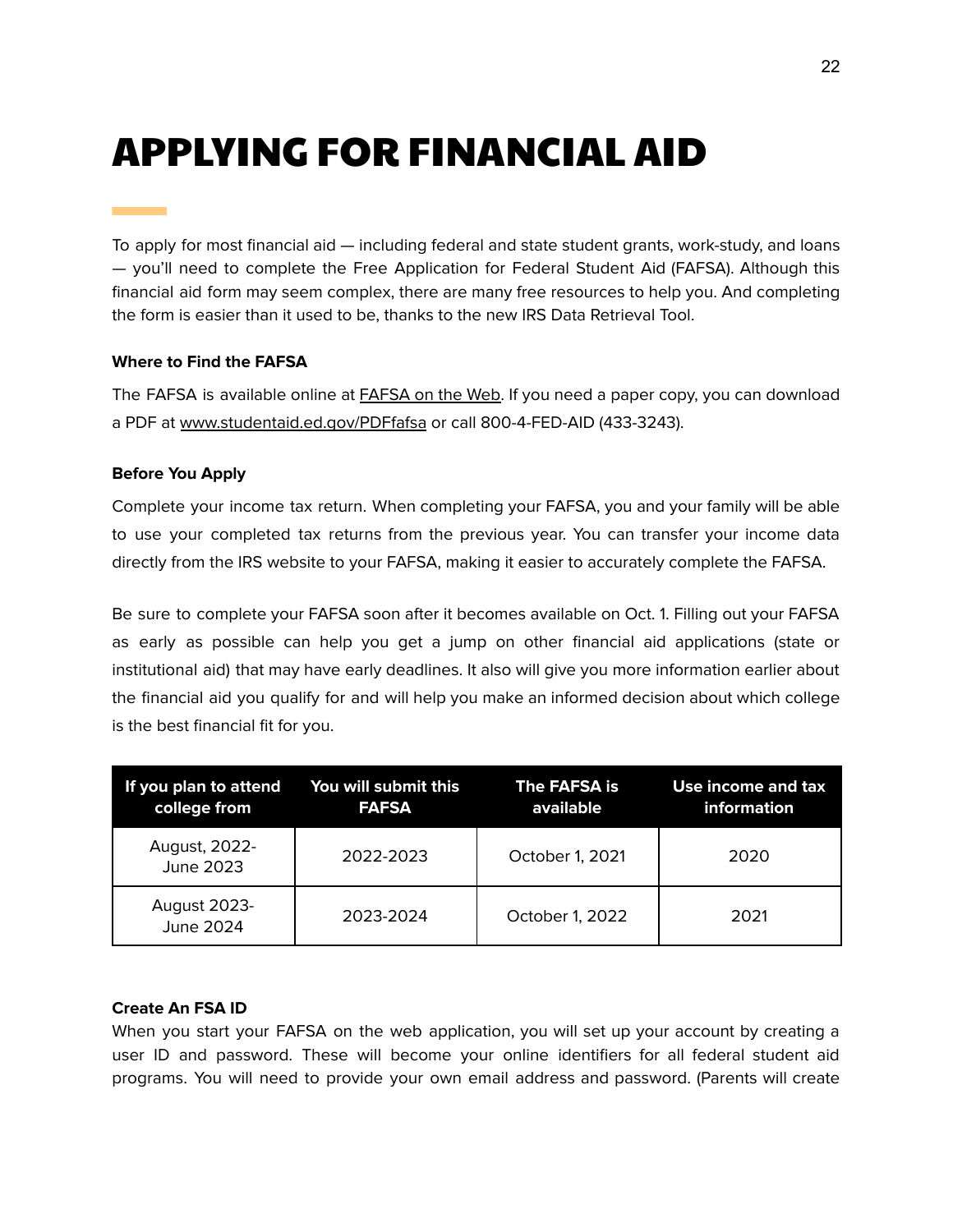their own account using a different email address and password). Set up your user ID and password before you start your FAFSA.

### **Completing Your Application**

You will need the following documents to complete your FAFSA application:

- Social Security Number
- Alien Registration Number (if you are not a US citizen)
- Your federal income tax returns, W-2s, and other records of money earned
- Bank statements and records of investments
- Records of untaxed income
- An FSA ID

### **The New IRS Data Retrieval Tool**

You can save time and effort if you qualify to use the IRS Data [Retrieval](https://studentaid.ed.gov/fafsa/filling-out#when-irs-drt) Tool. It will transfer your income tax data directly from the IRS to your online FAFSA.

You and your parents may be eligible to use this tool if:

- Your family income tax returns were filed electronically at least two weeks before you complete the FAFSA.
- Your family income tax returns were mailed to the IRS at least eight weeks before you complete the FAFSA.

If you are eligible to use the IRS Data Retrieval Tool and choose to do so, you'll be transferred from the online FAFSA to the IRS website, which will guide you through the transfer of your tax information. When you're done, you'll be sent back to your FAFSA.

You don't have to use this tool, but it's recommended that you do. If you have to complete the FAFSA using estimated income tax information, you can always return to FAFSA on the Web to use the IRS Data Retrieval Tool once you have filed your tax forms.

### **What Happens After You Apply**

Once you submit the FAFSA, your family's financial information is analyzed using the federal need formula.

### **The Student Aid Report (SAR)**

After the information you provided is analyzed, you will receive a SAR that contains the data you entered on the FAFSA. The U.S. Department of Education will send this form to you either by email or by postal mail.

Review the SAR carefully for errors (the form highlights items that may need attention) and follow directions for making and submitting corrections. Submit corrections promptly. Make sure to keep a copy of the SAR for your records.

### **Expected Family Contribution (EFC)**

On the front page of the SAR, you'll find a figure called the expected family contribution (EFC). Your EFC is an indicator of your family's financial strength. It is sent to your state scholarship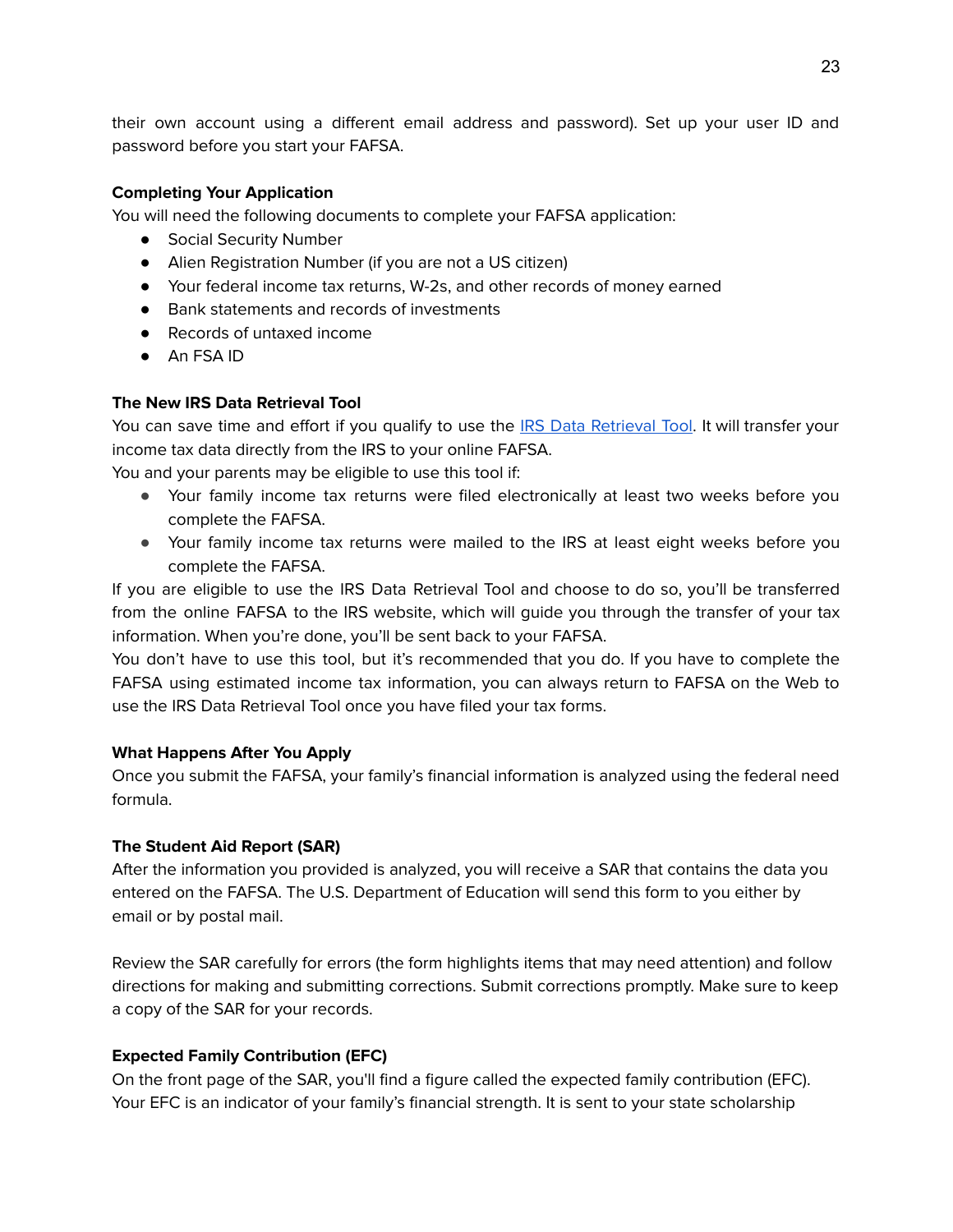agency as well as to the colleges you listed on the FAFSA. They use this number to determine your financial aid award.

### **Other Financial Aid Forms**

After you complete the FAFSA, make sure you submit any additional financial aid forms that your colleges require. For example, some colleges require you to submit the CSS/Financial Aid PROFILE® or their own forms.

| <b>GRANTS</b>                                                                                                                                                                                                                                                                                                                                                    | <b>WORK-STUDY</b>                                                                                                                                                                         | <b>LOANS</b>                                                                                                                                                                                                                                                                                                             |
|------------------------------------------------------------------------------------------------------------------------------------------------------------------------------------------------------------------------------------------------------------------------------------------------------------------------------------------------------------------|-------------------------------------------------------------------------------------------------------------------------------------------------------------------------------------------|--------------------------------------------------------------------------------------------------------------------------------------------------------------------------------------------------------------------------------------------------------------------------------------------------------------------------|
| Grants are often referred to<br>as "gift aid" because they are<br>free money - financial aid that<br>does not have to be repaid.<br>Grants are often need-based,<br>which differs from<br>scholarships, which are<br>normally merit-based. Grants<br>can come from the federal<br>government, your state<br>government, or a private<br>non-profit organization. | Federal work-study provides<br>part-time jobs for<br>undergraduate and graduate<br>students with financial need,<br>allowing them to earn money<br>to help pay for education<br>expenses. | If you apply for financial aid,<br>you may be offered loans as<br>part of your school's financial<br>aid offer. A loan is money you<br>borrow and must pay back<br>with interest. If you decide to<br>take out a loan make sure you<br>understand who is making the<br>loan and the terms and<br>conditions of the loan. |

### **TYPES OF AID**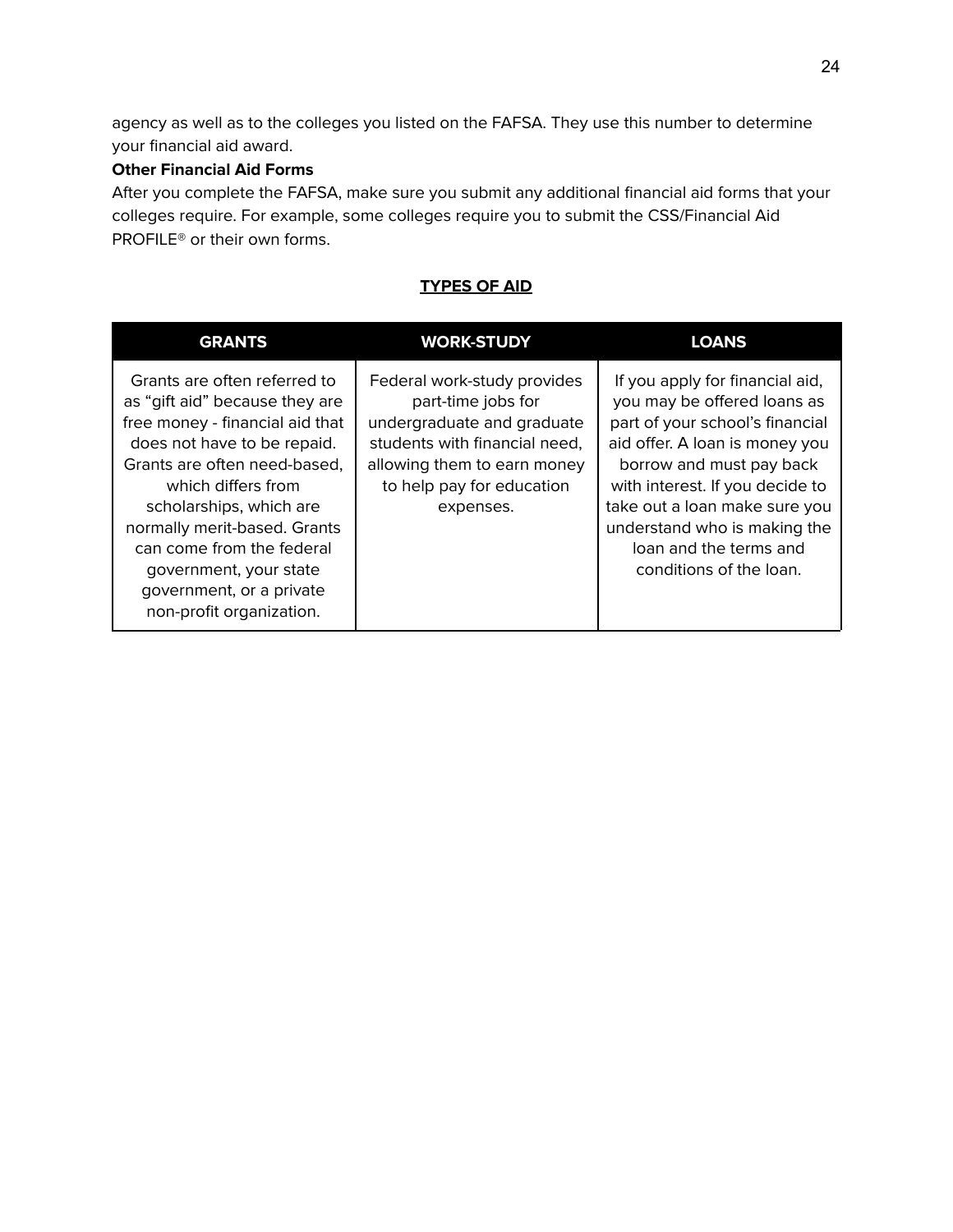## <span id="page-25-0"></span>SEARCHING AND APPLYING FOR SCHOLARSHIPS

Although most student aid comes in the form of federal loans and grants from colleges, almost **\$3 billion in scholarships is available annually** — that's free money for college. Given the number of organizations offering scholarships and the sheer variety of criteria on which these awards are based, motivated students can find and apply for scholarships tailor-made for their skills and interests. Help your students find, apply for and win scholarship money.

### **Work from the inside out**

Students and their families can easily get overwhelmed by the number of scholarship options they find online or in the library. So before looking at what's available, students should first think about who they are and where they're headed.

This personal inventory should include the obvious information such as year in school, citizenship, state of residence, religion, ethnic background, disability, military status, employer (and parents' employers) and membership organizations.

Then encourage your students to dig deeper. Have them write down academic interests, extracurricular activities and career interests. Answering these questions specifically will point your students toward the opportunities that are right for them — and save time and wasted effort by eliminating programs that are not a good fit.

#### **Where to look**

School counseling department - The STEAM Academy Counseling Department will keep track of information regarding all local scholarships. Visit the Counseling Department for more information.

Online – Finding scholarships is fast and free on the right websites, like [Scholarship](https://bigfuture.collegeboard.org/scholarship-search) Search. Students should be cautioned to never pay for scholarship information.

Student Search Service® (SSS®) — STEAM Academy annually offers the PSAT/NMSQT for Junior students. For students who take the PSAT/NMSQT® or the SAT®, SSS is a terrific, free way to receive information about scholarships. When students opt in to SSS, they'll receive information from colleges looking for prospective students with their profile. The PSAT/NMSQT is the gateway to some of the most prestigious national scholarships available, such as the National Merit Scholarships. In addition, students whose scores or personal characteristics make them attractive to certain colleges may receive information about scholarships sponsored by those colleges.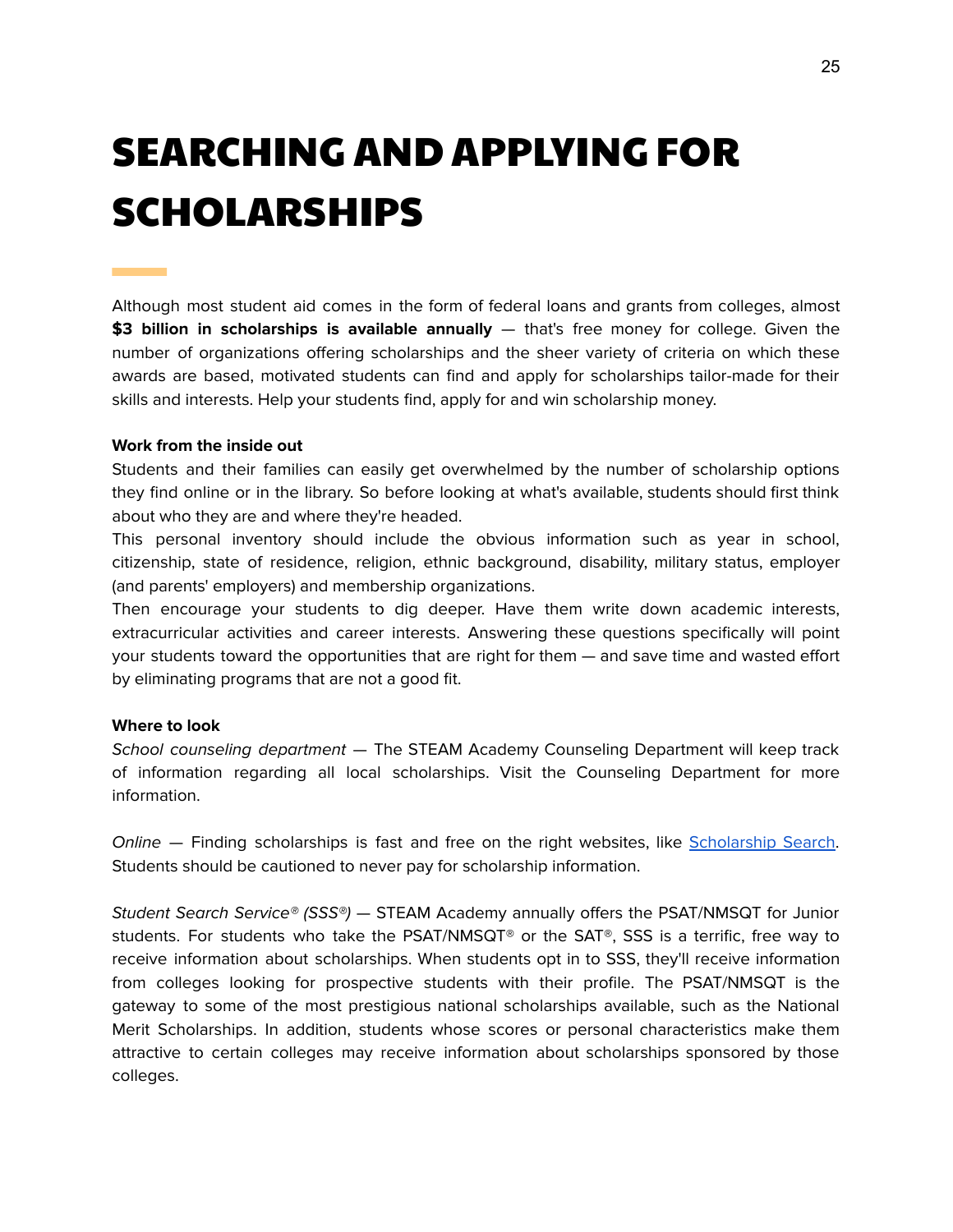Colleges — The majority of all scholarship money is disbursed by colleges, so students should look into what scholarships are available at the institutions that interest them. Check out college websites or catalogs and financial aid offices. These awards can be offered on a university-wide basis, or within a particular college or major. Eligibility can be based on a variety of factors including merit, financial need, intended major and ethnicity.

Organizations — Groups of all types and sizes sponsor scholarships, so students should search scholarships for any characteristic that applies to them or their families: religion, community service, fraternal organizations, military, union membership or professional field.

Employers — Many large companies offer scholarships or tuition programs for children of employees. Student employers such as fast food chains, department stores and supermarkets often give scholarships.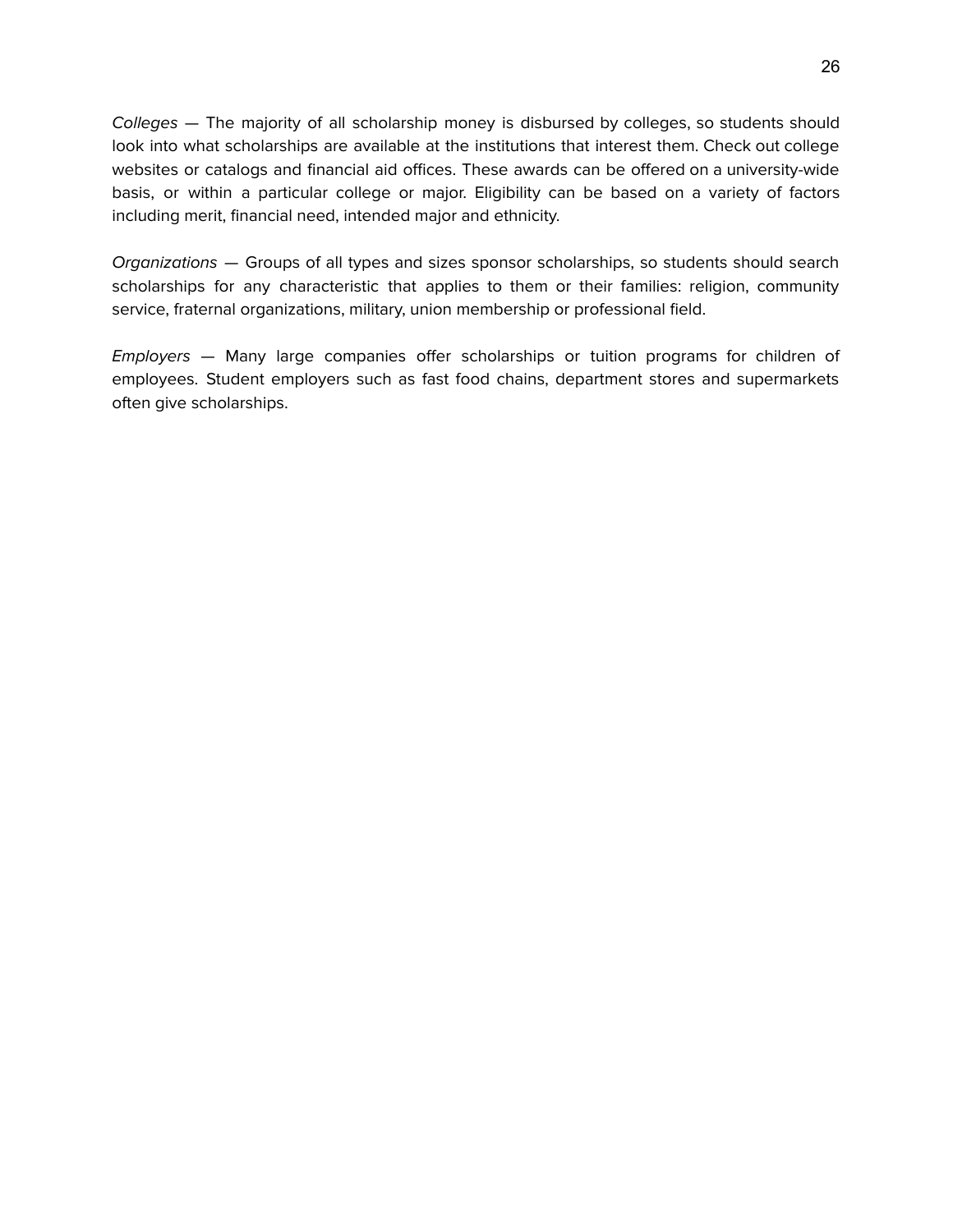## <span id="page-27-0"></span>CHOOSING A COLLEGE WITH RESOURCE AND LEARNING SERVICES

While the general information presented in this guide is valuable for all students, there are issues specific to students with special needs that should also be addressed. Neither student transcripts nor standardized test scores indicate that a student has received support services in school or has used test accommodations. Colleges will know about your learning challenges and special needs only if you choose to release that information.

In general, there are three levels of service on the college level:

**Contract Contract** 

Structured Programs: These schools have specific programs for students with learning challenges. They are typically characterized by special admission procedures, specialized and trained professions, compensatory strategies, one-on-one tutoring, additional fees, and compulsory attendance and monitoring.

Coordinated Services: These schools may have some coordination with admission decisions and while they provide more than mandated services, participation is typically voluntary and not all services will necessarily be provided by people specially trained in the area of special needs.

Basic Services: All colleges are required to provide basic services to comply with section 504 mandates. Participation is voluntary and those providing services are rarely trained in the area of special needs. Strong self-advocacy is a must for the student.

When students move from high school to college, their services and test accommodations do not automatically continue. Colleges will make their own determination regarding these issues and typically will require a current (within three years) complete psycho-educational evaluation in order to make those determinations.

When visiting colleges, students with special needs should plan enough time on campus to adequately investigate the program and services provided. This should include seeing the area where services are provided and ideally meeting key staff members who the student would actually be working with.